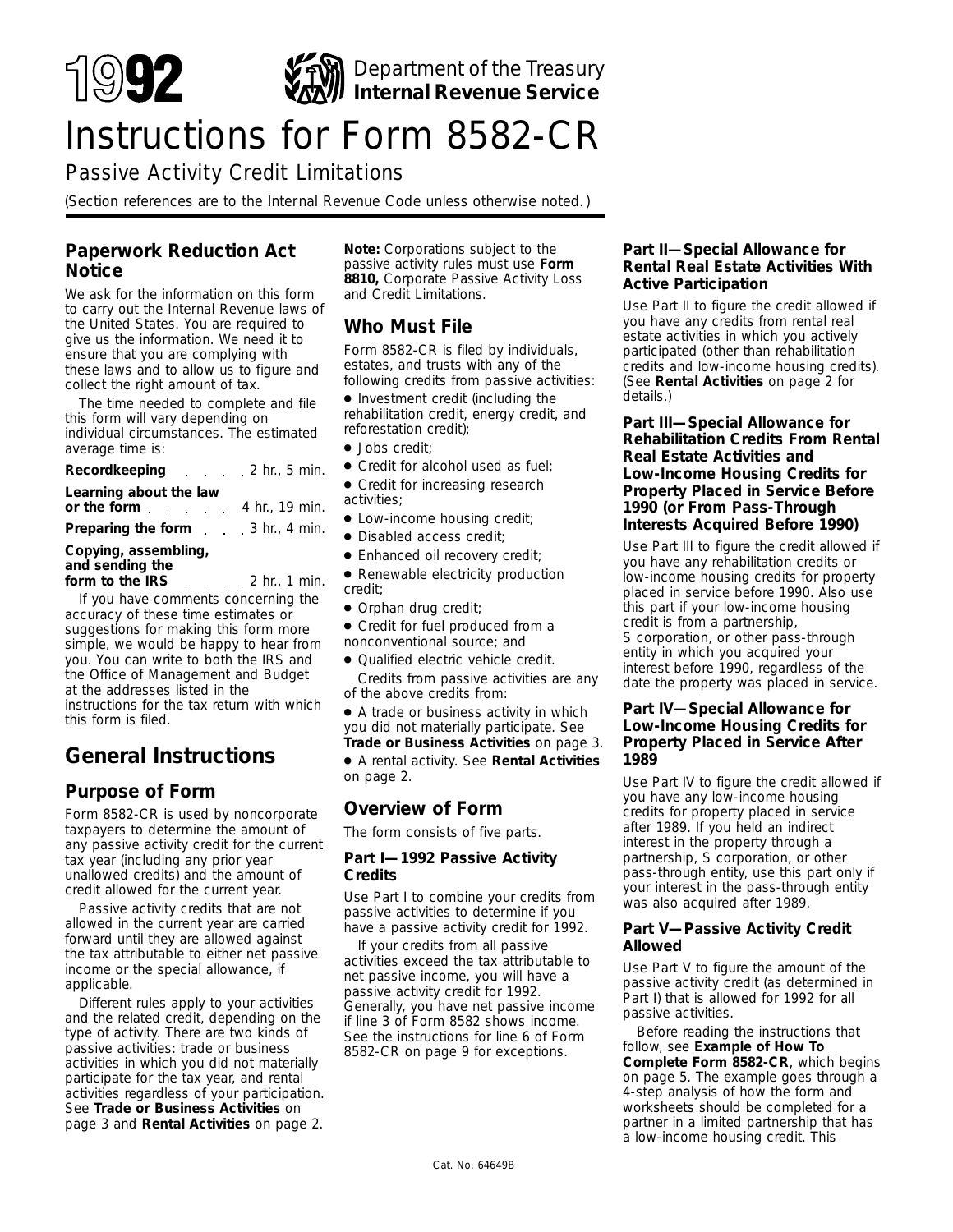example may provide enough information to complete the form and worksheets without reading all of the instructions.

# **Activities That Are Not Passive Activities**

The following are not passive activities:

**1.** Trade or business activities in which you materially participated for the tax year.

**2.** An interest in an oil or gas well drilled or operated under a working interest if at any time during the tax year you held the working interest directly or through an entity that did not limit your liability (such as a general partner interest in a partnership). This exception applies regardless of whether you materially participated in the activity for the tax year.

If, however, your liability was not unlimited for the entire year (e.g., you converted your general partner interest to a limited partner interest during the year), some of your income and losses from the working interest may be treated as passive activity gross income and passive activity deductions. See Temporary Regulations section 1.469-1T(e)(4)(ii).

**3.** The rental of a dwelling unit you used as a residence if section 280A(c)(5) applies. This exception applies if you rented out a dwelling unit that you also used as a home during the year for a number of days which exceeds the greater of 14 days or 10% of the number of days during the year that the home was rented at a fair rental.

**4.** An activity of trading personal property for the account of owners of interests in the activity. See Temporary Regulations section 1.469-1T(e)(6).

Credits from activities that are not passive activities should not be entered on Form 8582-CR. However, they may be subject to other limitations.

# **Rental Activities**

A rental activity is a passive activity even if you materially participated in the activity. However, if you meet any one of the six exceptions listed below, the rental of the property is not treated as a rental activity. See **Reporting Credits From the Activities** below if you meet any of the exceptions.

An activity is a rental activity if tangible property (real or personal) is used by customers or held for use by customers, and the gross income (or expected gross income) from the activity represents amounts paid (or to be paid) mainly for the use of the property. The activity is considered a rental activity even if the use is under a lease, a service contract, or some other arrangement that is not called a lease.

## **Exceptions**

An activity is **not** a rental activity if:

**1.** The **average period of customer use** of the rental property is 7 days or fewer

Figure the average period of customer use for a class of property by dividing the total number of days in all rental periods by the number of rentals during the tax year. If the activity involves renting more than one class of property, multiply the average period of customer use of each class by the ratio of the gross rental income from that class to the activity's total gross rental income. The activity's average period of customer use equals the sum of these class-by-class average periods weighted by gross income. See Regulations section 1.469-1(e)(3)(iii).

**2.** The average period of customer use (see definition in **1** above) of the rental property is 30 days or less, and **significant personal services** were provided in connection with making the rental property available for customer use.

Significant personal services include only services performed by individuals. In determining whether personal services are significant, all of the relevant facts and circumstances are taken into consideration. Facts and circumstances include the frequency of the services provided, the type and amount of labor required to perform the services, and the value of the services relative to the amount charged for use of the property.

Significant personal services do not include excluded services (see Temporary Regulations section 1.469-1T(e)(3)(iv)(B)).

**3. Extraordinary personal services** were provided in connection with making the rental property available for customer use.

Services provided in connection with making rental property available for customer use are extraordinary personal services only if the services are performed by individuals, and the customers' use of the rental property is incidental to their receipt of the services.

**4.** The rental of the property is incidental to a nonrental activity.

The rental of property is incidental to an activity of holding property for investment if the main purpose of holding the property is to realize a gain from the appreciation of the property, and the gross rental income is less than 2% of the smaller of the unadjusted basis of the property or the fair market value of the property.

**Unadjusted basis** means the cost of the property without regard to depreciation deductions or any other adjustment described in section 1016 that reduces basis.

The rental of property is **incidental** to a trade or business activity if:

**a.** You own an interest in the trade or business activity during the tax year;

**b.** The rental property was mainly used in the trade or business activity during the tax year or during at least 2 of the 5 preceding tax years; and

**c.** The gross rental income from the property is less than 2% of the smaller of the unadjusted basis of the property or the fair market value of the property.

Lodging provided for the employer's convenience to an employee or the employee's spouse or dependents is incidental to the activity or activities in which the employee performs services.

**5.** You customarily make the rental property available during defined business hours for nonexclusive use by various customers.

**6.** You provide property for use in a nonrental activity of a partnership, an S corporation, or joint venture in your capacity as an owner of an interest in such partnership, S corporation, or joint venture.

#### **Reporting Credits From the Activities**

If you meet any of the six exceptions listed above, your rental of the property is not a rental activity. You then must determine whether your rental of the property is a trade or business activity and, if so, whether you materially participated in the activity for the tax year (see **Trade or Business Activities** and **Material Participation** on page 3). If the activity is a trade or business activity in which you did not materially participate, enter the credits from the activity in Worksheet 4 on page 11.

If you meet any of the six exceptions listed above, and the activity is a trade or business activity in which you materially participated, report the credits from the activity on the form you normally use.

If you **did not** meet any of the six exceptions, the rental activity is a passive activity. Special rules apply if you conduct the rental activity through a publicly traded partnership (PTP). See **Publicly Traded Partnerships (PTPs)** on page 14. If the rental activity is not conducted through a PTP, the rental activity is entered in Worksheet 1, 2, 3, or 4 on pages 10 and 11.

Worksheet 1 is for credits (other than rehabilitation credits and low-income housing credits) from rental real estate activities in which you actively participated. However, married individuals who file separate tax returns but did not live apart at all times during the tax year must use Worksheet 4 even if there was active participation.

Worksheet 2 is for rehabilitation credits from rental real estate activities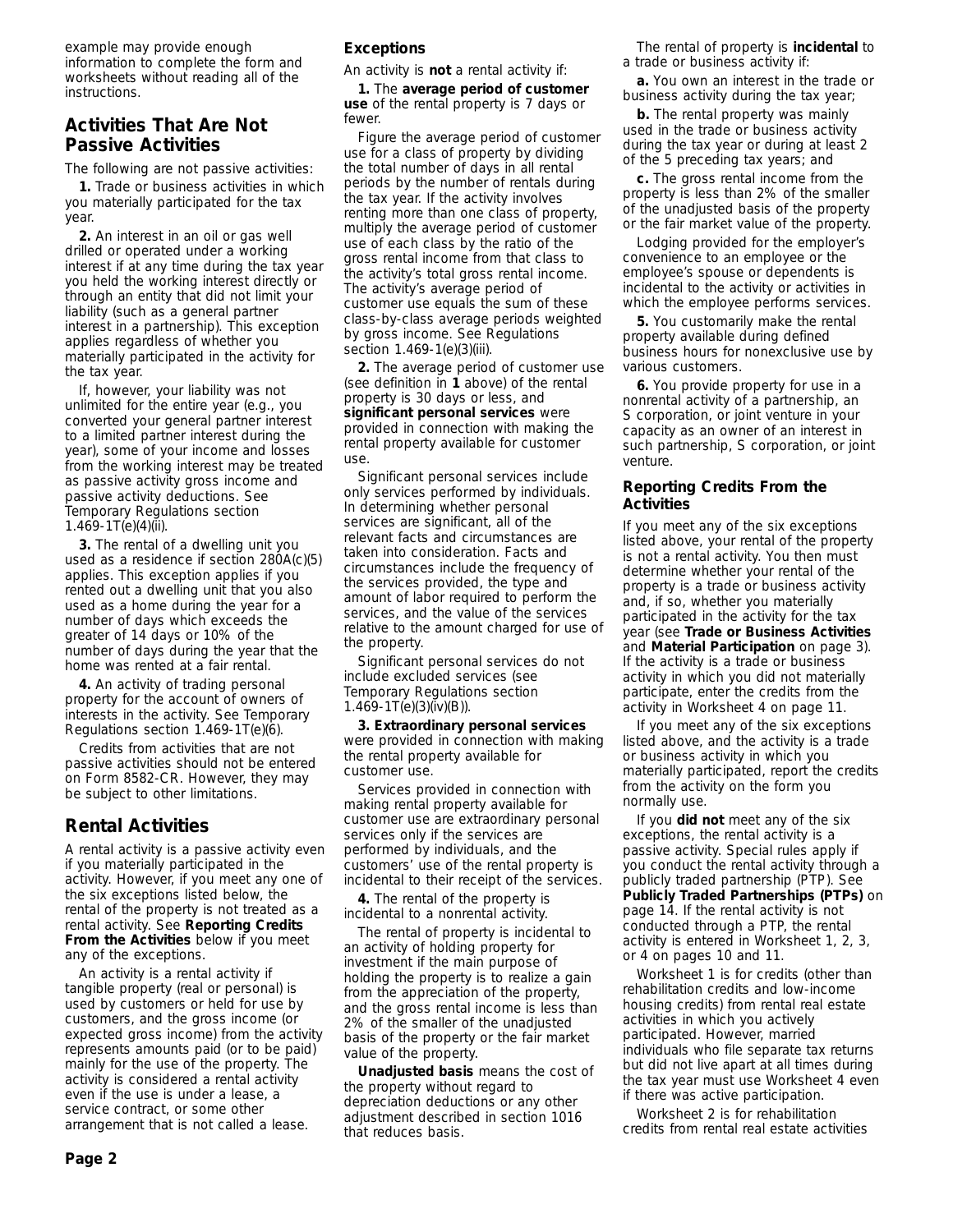and low-income housing credits for property placed in service before 1990. This worksheet is also used for low-income housing credits from a partnership, S corporation, or other pass-through entity if your interest in the pass-through entity was acquired before 1990, regardless of the date the property was placed in service.

Worksheet 3 is for low-income housing credits for property placed in service after 1989 (unless held through a pass-through entity in which you acquired your interest before 1990).

Worksheet 4 is for credits from trade or business activities in which you did not materially participate and rental real estate activities without active participation (but not rehabilitation credits from rental real estate activities and low-income housing credits).

See **Special Allowance for Credits From Rental Real Estate Activities** below.

# **Special Allowance for Credits From Rental Real Estate Activities**

If you actively participated in a rental real estate activity, you may be able to claim credits from the activity to the extent of the tax attributable to a special allowance of up to \$25,000, reduced by any passive losses allowed under this exception on Form 8582. The special allowance also applies to low-income housing credits and rehabilitation credits from a rental real estate activity, even if you did not actively participate in the activity. The credits allowed under the special allowance are in addition to the credits allowed to the extent of the tax attributable to net passive income.

Married individuals filing separate returns who did not live apart at all times during the year and trusts cannot use the special allowance. An estate can use the special allowance only for its tax years ending less than 2 years after the decedent's death.

Only individuals and qualifying estates can actively participate in a rental real estate activity. Limited partners cannot actively participate unless future regulations provide an exception. In addition, you are not considered to actively participate in a rental real estate activity if at any time during the tax year your interest (including your spouse's interest) in the activity was less than 10% (by value) of all interests in the activity.

Active participation is a less stringent requirement than material participation (see **Material Participation** below). You may be treated as actively participating if you participated, for example, in making management decisions or arranging for others to provide services (such as repairs) in a significant and

bona fide sense. Management decisions that can count as active participation include approving new tenants, deciding on rental terms, approving capital or repair expenditures, and other similar decisions.

An estate is treated as actively participating for tax years ending less than 2 years after the date of the decedent's death if the decedent would have satisfied the active participation requirements for the activity for the tax year in which the decedent died. Such an estate is a qualifying estate.

The maximum special allowance that single individuals and married individuals filing a joint return for the tax year can qualify for is \$25,000. The maximum is \$12,500 in the case of married individuals who file separate returns for the tax year but only if they lived apart at all times during the tax year. The maximum special allowance for which an estate can qualify is \$25,000 reduced by the special allowance for which the surviving spouse qualified.

If your modified adjusted gross income is \$100,000 or less (\$50,000 or less if married filing separately), figure your credits based on the amount of the maximum special allowance referred to in the preceding paragraph. If your modified adjusted gross income is more than \$100,000 (\$50,000 if married filing separately), the special allowance is limited to 50% of the difference between \$150,000 (\$75,000 if married filing separately) and your modified adjusted gross income. When modified adjusted gross income is \$150,000 or more (\$75,000 or more if married filing separately), there is no special allowance.

However, in the case of low-income housing credits for property placed in service before 1990, and rehabilitation credits, the limits on modified adjusted gross income are increased. If your modified adjusted gross income is more than \$200,000 (\$100,000 if married filing separately), the special allowance is limited to 50% of the difference between \$250,000 (\$125,000 if married filing separately), and your modified adjusted gross income. When modified adjusted gross income is \$250,000 or more (\$125,000 or more if married filing separately), there is no special allowance.

See the instructions for line 10 (on page 9) for the definition of modified adjusted gross income.

The modified adjusted gross income limitation does not apply when figuring the special allowance for low-income housing credits for property placed in service after 1989 (other than from a pass-through entity in which you acquired your interest before 1990).

Complete Part I first to determine your credits from all rental real estate

activities and your passive activity credit. You have a passive activity credit if line 7 shows an amount other than zero. Complete Part II if you have credits (other than low-income housing and rehabilitation credits) from rental real estate activities in which you actively participated. Complete Part III if you have low-income housing credits from property placed in service before 1990 (or any low-income housing credits from a pass-through entity in which you acquired your interest before 1990), or rehabilitation credits from rental real estate activities. Complete Part IV if you have low-income housing credits for property placed in service after 1989 (other than from a pass-through entity in which you acquired your interest before 1990).

**Caution:** *You cannot claim the low-income housing credit on any qualified low-income housing project if you or any other individual use the transitional rule for the passive loss rules under section 502 of the Tax Reform Act of 1986.*

## **Trade or Business Activities**

A **trade or business activity** is an activity (other than a rental activity or an activity treated as incidental to an activity of holding property for investment) that:

**1.** Involves the conduct of a trade or business (within the meaning of section 162),

**2.** Is conducted in anticipation of starting a trade or business, or

**3.** Involves research or experimental expenditures deductible under section 174 (or that would be if you chose to deduct rather than capitalize them).

#### **Material Participation**

**In general.—**Participation, for purposes of the material participation tests listed on page 4, generally includes any work you did in connection with an activity if you owned an interest in the activity at the time you did the work. The capacity in which you did the work does not matter. However, work is not treated as participation if it is not work that an owner would customarily do in the same type of activity and one of your main purposes for doing the work was to avoid the disallowance of losses or credits from the activity under the passive activity rules.

Work you did as an investor in an activity is not treated as participation unless you were directly involved in the day-to-day management or operations of the activity. Work done as an investor includes:

**1.** Studying and reviewing financial statements or reports on operations of the activity.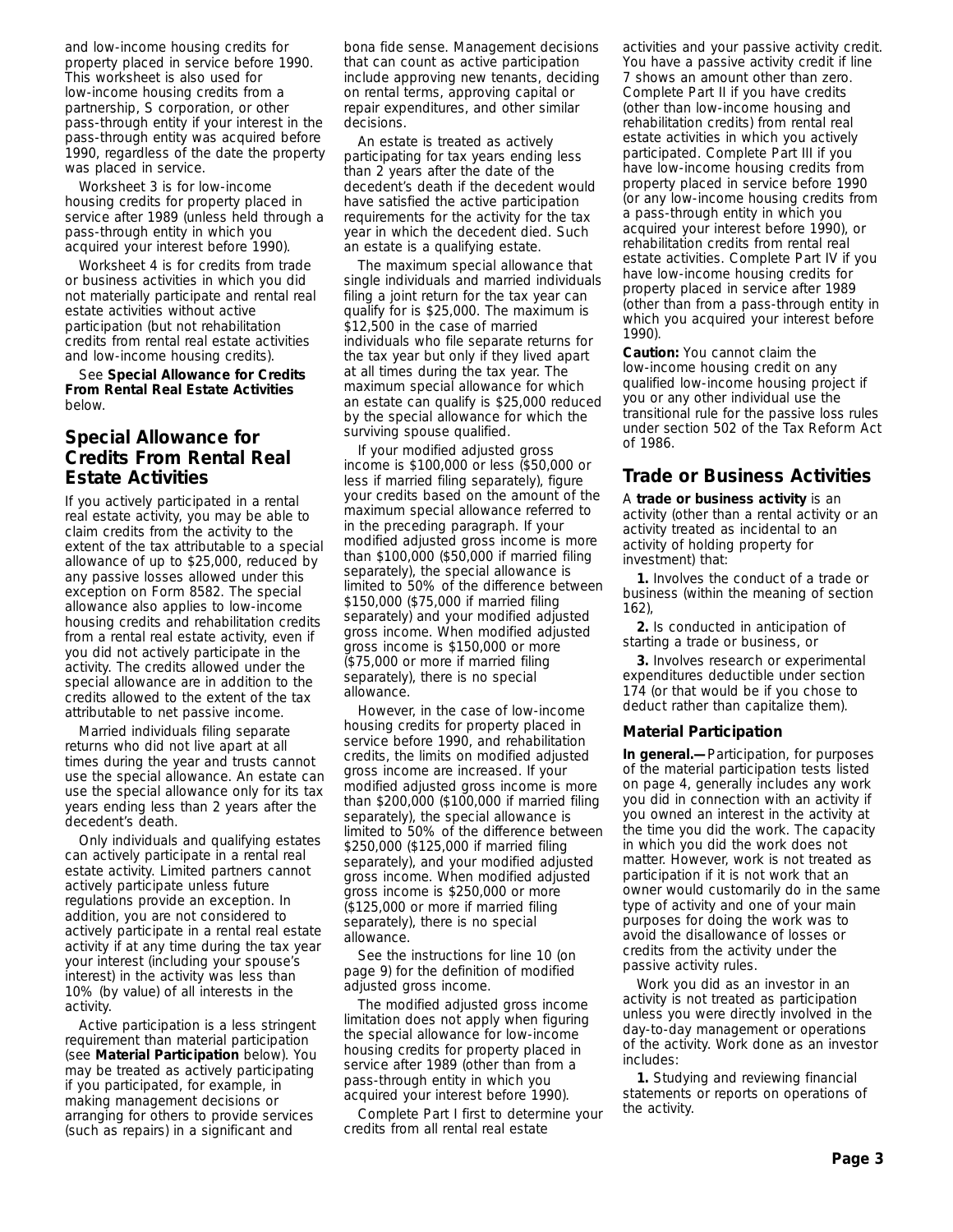**2.** Preparing or compiling summaries or analyses of the finances or operations of the activity for your own use.

**3.** Monitoring the finances or operations of the activity in a nonmanagerial capacity.

You may prove your participation in an activity by any reasonable means. You do not have to maintain contemporaneous daily time reports, logs, or similar documents if you can establish your participation by other reasonable means. Reasonable means for this purpose may include, but are not limited to, the identification of services performed over a period of time and the approximate number of hours spent performing the services during that period, based on appointment books, calendars, or narrative summaries.

Participation by your spouse during the tax year in an activity you own may be counted as your participation in the activity. The participation by your spouse may be included as your participation even if your spouse did not own an interest in the activity and whether or not you and your spouse file a joint return for the tax year.

**Tests for individuals.—**You materially participated for the tax year in a trade or business activity if you satisfy one or more of the following tests:

**1.** You participated in the activity for more than 500 hours.

**2.** Your participation in the activity for the tax year was substantially all of the participation in the activity of all individuals (including individuals who did not own any interest in the activity) for the year.

**3.** You participated in the activity for more than 100 hours during the tax year, and you participated at least as much as any other individual (including individuals who did not own any interest in the activity) for the year.

**4.** The activity is a significant participation activity for the tax year, and you participated in all significant participation activities during the year for more than 500 hours. A significant participation activity is any trade or business activity in which you participated for more than 100 hours during the year and in which you did not materially participate under any of the other material participation tests.

**5.** You materially participated in the activity for any 5 (whether or not consecutive) of the 10 preceding tax years. When determining whether you materially participated in tax years beginning before 1987 (other than a tax year of a partnership, an S corporation, an estate, or a trust ending after 1986), you materially participated only if you participated for more than 500 hours during the tax year.

**6.** The activity is a personal service activity in which you materially

participated for any 3 (whether or not consecutive) preceding tax years. When determining whether you materially participated for tax years beginning before 1987 (other than a tax year of a partnership, an S corporation, an estate, or trust ending after 1986), you materially participated only if you participated for more than 500 hours during the tax year.

An activity is a personal service activity if it involves the performance of personal services in the fields of health, law, engineering, architecture, accounting, actuarial science, performing arts, consulting, or any other trade or business in which capital is not a material income-producing factor.

**7.** Based on all of the facts and circumstances, you participated in the activity on a regular, continuous, and substantial basis during the tax year.

You did not materially participate in the activity under this seventh test, however, if you participated in the activity for 100 hours or less during the tax year. Your participation in managing the activity does not count in determining whether you materially participated under this test if:

**a.** Any person (except you) received compensation for performing services in the management of the activity; or

**b.** Any individual spent more hours during the tax year than you spent performing services in the management of the activity (regardless of whether the individual was compensated for the management services).

**Special rules for limited partners.—**If you owned your interest in an activity as a limited partner, you generally **did not** materially participate in the activity. You **did** materially participate in the activity, however, if you met material participation tests 1, 5, or 6 above for the tax year.

You are not treated as a limited partner for purposes of the material participation tests, however, if you were a general partner in the partnership at all times during the partnership's tax year ending with or within your tax year (or, if shorter, during the portion of the partnership's tax year in which you directly or indirectly owned your limited partner interest).

**Special rules for certain retired or disabled farmers and surviving spouses of farmers.—**Certain retired or disabled farmers and surviving spouses of farmers are treated as materially participating in a farming activity if the real property used in the activity meets the estate tax rules for special valuation of farm property passed from a qualifying decedent. See Temporary Regulations section 1.469-5T(h)(2).

**Estates and trusts.—**The passive activity credit limitations apply to an estate or trust. See Temporary

Regulations section 1.469-1T(b)(2) and (3). Future regulations will explain how to determine material participation for this purpose.

#### **Reporting Credits From the Activities**

**Trade or business activities with material participation.—**If you materially participated in a trade or business activity, the activity is not a passive activity. Report the credits from the activity on the form you normally use.

**Trade or business activities without material participation.—**If you did not materially participate in a trade or business activity, the activity is a passive activity. In general, you must use Worksheet 4 on page 11 to determine the amount to enter on Form 8582-CR for each trade or business activity in which you did not materially participate. However, if you held the activity through a PTP, special rules apply. See **Publicly Traded Partnerships (PTPs)** on page 14 for how to report credits from these activities.

# **Grouping Your Activities**

**Caution:** *At the time these instructions were printed, former Temporary Regulations section 1.469-4T had expired and final regulations defining the term "activity" had not been issued. The following rules are based on Proposed Regulations section 1.469-4. When these regulations are finalized, the IRS will announce any changes made to the proposed rules. The proposed regulations provide that the new rules will be effective for tax years ending after May 10, 1992. For tax years ending before May 11, 1992, former Temporary Regulations section 1.469-4T applies. For your tax year that includes May 10, 1992, the proposed regulations allow you to follow either the new rules or former Temporary Regulations section 1.469-4T.*

Generally, one or more trade or business activities or rental activities are treated as a single activity if the activities make up an appropriate economic unit for the measurement of gain or loss for purposes of the passive activity rules. Whether activities are treated as a single activity depends on all the relevant facts and circumstances. The factors given the greatest weight in determining whether activities make up an appropriate economic unit are:

**1.** Similarities and differences in types of business,

**2.** The extent of common control,

- **3.** The extent of common ownership,
- **4.** Geographical location, and

**5.** Interdependencies between the activities.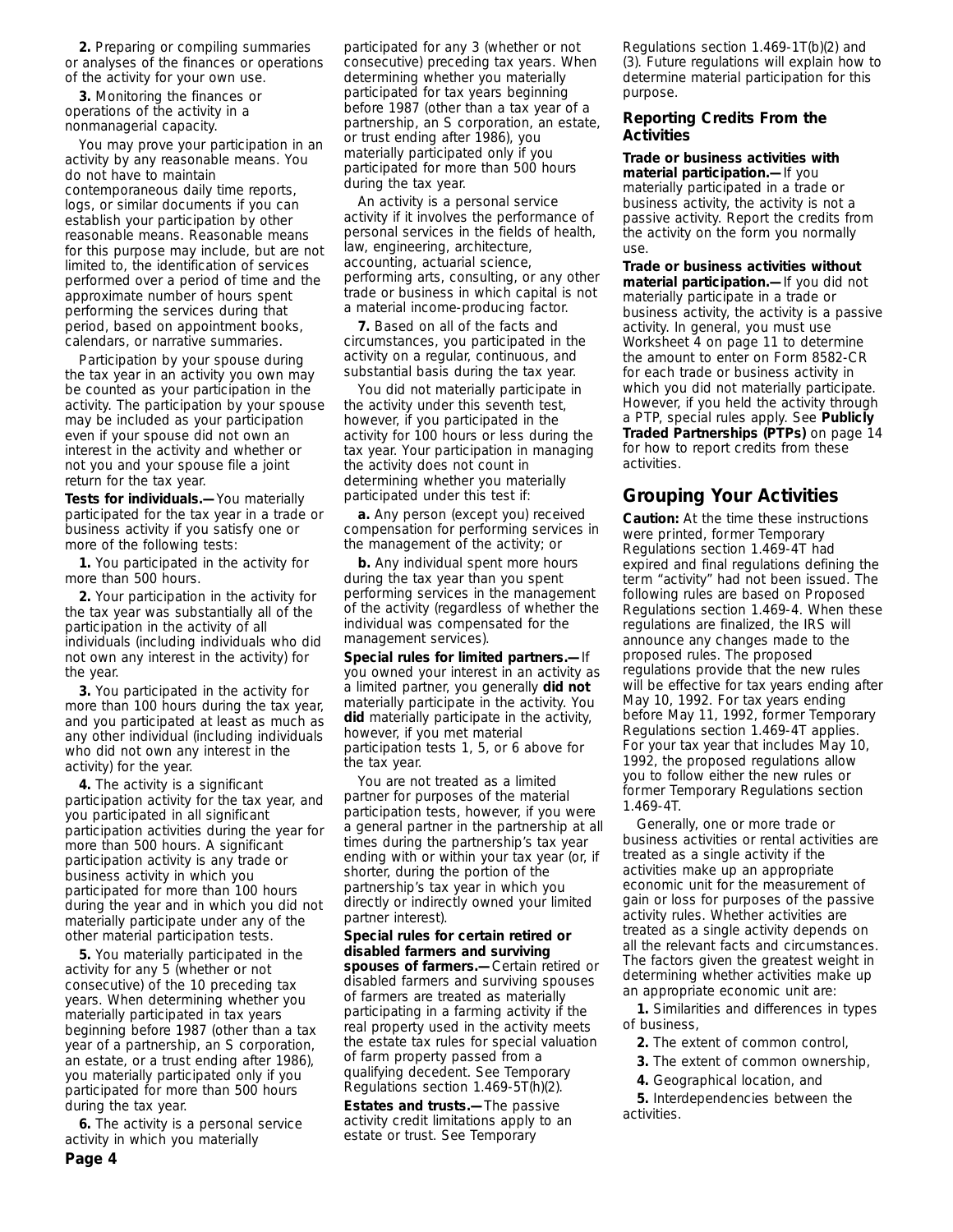**Example.** You have a significant ownership interest in a bakery and a movie theater in Baltimore and in a bakery and a movie theater in Philadelphia. Depending on all the relevant facts and circumstances, you could group the movie theaters and bakeries into a single activity, into a movie theater activity and a bakery activity, into a Baltimore activity and a Philadelphia activity, or into four separate activities.

Once you choose a grouping under these rules, you must continue using that grouping in later tax years unless a material change in the facts and circumstances makes it clearly inappropriate.

The IRS may regroup your activities if your grouping fails to reflect one or more appropriate economic units and one of the primary purposes of your grouping is to circumvent the passive activity limitations.

#### **Limitation on Grouping Certain Activities**

The following activities may **not** be grouped together:

**1.** A rental activity with a trade or business activity (unless the rental activity is insubstantial in relation to the trade or business activity or vice versa),

**2.** An activity involving the rental of real property with an activity involving the rental of personal property (except for personal property provided in connection with the real property), or

**3.** Any activity with another activity in which you hold an interest as a limited partner or as a limited entrepreneur (as defined in section 464(e)(2)), if that other activity engages in holding, producing, or distributing motion picture films or videotapes; farming; leasing section 1245 property; or exploring for (or exploiting) oil and gas resources or geothermal deposits. See Proposed Regulations section 1.469-4(f) for exceptions.

**Activities conducted through partnerships or S corporations.—**Once a partnership or S corporation determines its activities under these rules, a partner or shareholder uses these rules to group those activities with activities conducted directly by the

partner or shareholder or through other partnerships or S corporations.

**Partial disposition of an activity.—**You may treat the disposition of a substantial part of an activity as a separate activity if you can prove with reasonable certainty:

**1.** The prior year unallowed losses, if any, allocable to that part of the activity, and

**2.** The net income or loss for the year of disposition allocable to that part of the activity.

# **Dispositions**

Unallowed passive activity credits, unlike unallowed passive activity losses, are not allowable when you dispose of your interest in an activity. However, you may elect to increase the basis of the credit property by the amount of the original basis reduction of the property to the extent that the credit has not been allowed by reason of the passive activity rules. No basis adjustment may be elected on a partial disposition of your interest in a passive activity.

# **Example of How To Complete Form 8582-CR**

Mr. Jones received a Schedule K-1 from the partnership. The low-income housing credit is shown on line 13(b)(3) of Schedule In 1992, John Jones purchased an interest as a limited partner in Partnership A. Mr. Jones is married and files a joint return. During 1992, the partnership placed in service a residential rental building that qualified for the low-income housing credit.

K-1 because the property was placed in service after 1989 (post-1989 low-income housing credit).

Mr. Jones's net passive income for 1992 is zero.

#### **Schedule K-1:**

|         |          |                                                                                                                                                                                                                                                                                                                                                                                                                                                                                                             | 13a                                 |                 | See Partner's Instructions for<br>Schedule K-1 (Form 1065). $\blacksquare$ |
|---------|----------|-------------------------------------------------------------------------------------------------------------------------------------------------------------------------------------------------------------------------------------------------------------------------------------------------------------------------------------------------------------------------------------------------------------------------------------------------------------------------------------------------------------|-------------------------------------|-----------------|----------------------------------------------------------------------------|
|         |          | <b>b</b> Low-income housing credit:<br>(1) From section $42(j)(5)$ partnerships for property placed in service<br>(2) Other than on line 13b(1) for property placed in service before 1990                                                                                                                                                                                                                                                                                                                  | b(1)<br>b(2)                        |                 | Form 8586, line 5                                                          |
| Credits |          | (3) From section $42(j)(5)$ partnerships for property placed in service<br>after 1989 and the state of the state of the state of the state of the state of the state of the state of the<br>(4) Other than on line 13b(3) for property placed in service after 1989<br>Qualified rehabilitation expenditures related to rental real estate                                                                                                                                                                  | b(3)<br>b(4)                        | 12,000          |                                                                            |
|         | d.<br>14 | activities (see instructions) and the control of the control of the control of the control of the control of the control of the control of the control of the control of the control of the control of the control of the cont<br>Credits (other than credits shown on lines 13b and 13c) related<br>to rental real estate activities (see instructions)<br>e Credits related to other rental activities (see instructions).<br>Other credits (see instructions) example and the credits (see instructions) | 13 <sub>c</sub><br>13d<br>13e<br>14 |                 | See Partner's Instructions for \<br>Schedule K-1 (Form 1065). $\int$       |
|         |          | For Paperwork Reduction Act Notice, see Instructions for Form 1065.                                                                                                                                                                                                                                                                                                                                                                                                                                         |                                     | Cat. No. 11394R | Schedule K-1 (Form 1065) 1992                                              |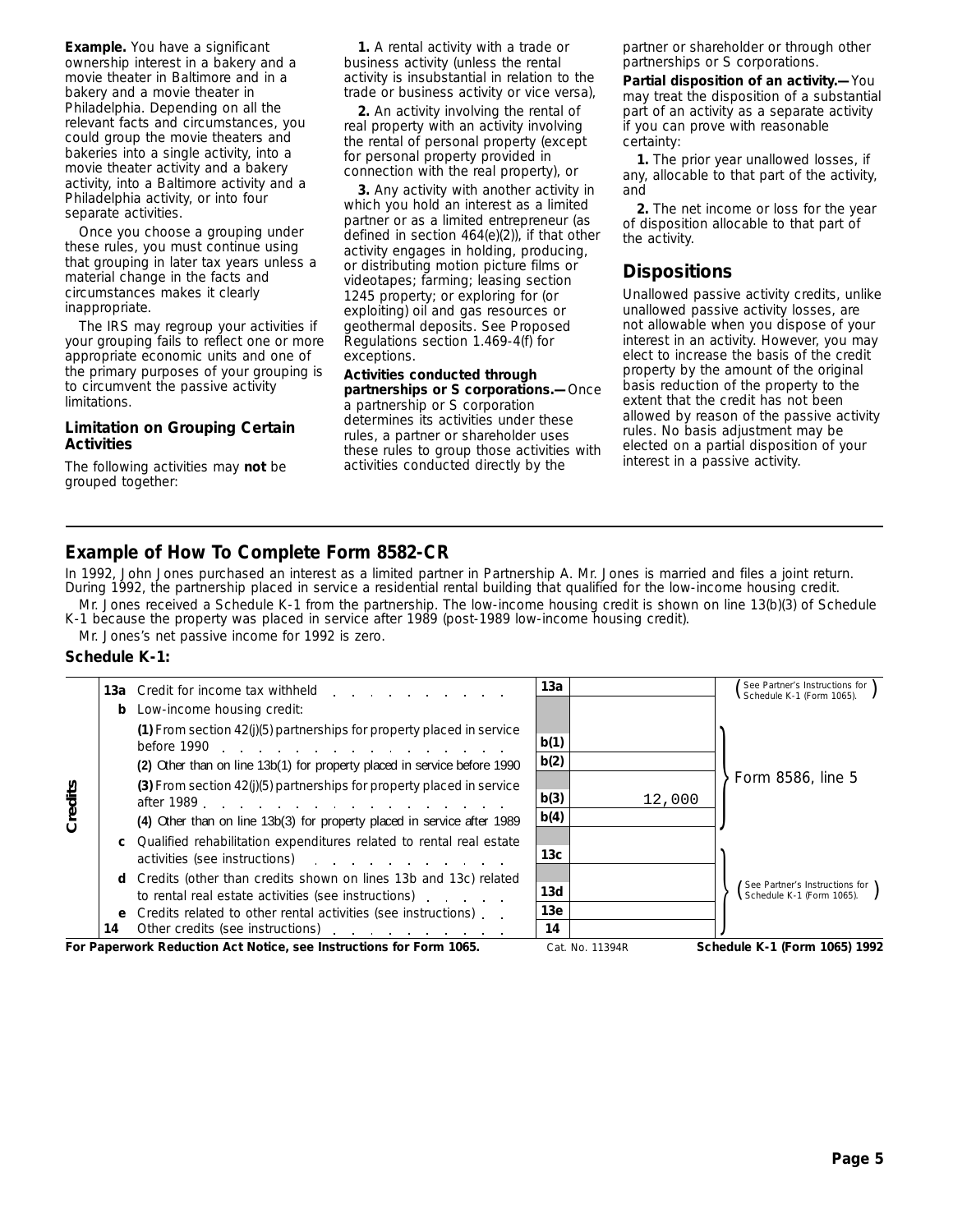**Step 1.—**Mr. Jones will need the following forms to report the low-income housing credit:

**Form 8586,** Low-Income Housing Credit.

**Form 8582-CR,** Passive Activity Credit Limitations.

Mr. Jones follows the instructions for line 13(b) of Schedule K-1 and enters the employer identification number (EIN) of the partnership and the \$12,000 low-income housing credit on line 5 of Form 8586, and completes line 6.

| Form   | 8586                                                   |                                   | <b>Low-Income Housing Credit</b>                                                                               |                                                                                                                                                                                                                                                                                                                |                | OMB No. 1545-0984              |
|--------|--------------------------------------------------------|-----------------------------------|----------------------------------------------------------------------------------------------------------------|----------------------------------------------------------------------------------------------------------------------------------------------------------------------------------------------------------------------------------------------------------------------------------------------------------------|----------------|--------------------------------|
|        | Department of the Treasury<br>Internal Revenue Service |                                   | Attach to your return.                                                                                         |                                                                                                                                                                                                                                                                                                                |                | Attachment<br>Sequence No. 36b |
|        | Name(s) as shown on return                             |                                   |                                                                                                                |                                                                                                                                                                                                                                                                                                                |                | Identifying number             |
|        | John and Mary Jones                                    |                                   |                                                                                                                |                                                                                                                                                                                                                                                                                                                |                | $123 - 00 - 4567$              |
| Part I |                                                        |                                   | Current Year Low-Income Housing Credit (See instructions.)                                                     |                                                                                                                                                                                                                                                                                                                |                |                                |
|        |                                                        |                                   | Number of Forms 8609 attached entitled and the same of the state of the state of the state of the state of the |                                                                                                                                                                                                                                                                                                                |                |                                |
| 2      |                                                        |                                   |                                                                                                                | Eligible basis of building(s) (total from attached Schedule(s) A (Form 8609), line 1)                                                                                                                                                                                                                          | $\overline{2}$ |                                |
| 3a     |                                                        |                                   |                                                                                                                | Qualified basis of low-income building(s) (total from attached Schedule(s) A (Form 8609), line 3).                                                                                                                                                                                                             | 3a             |                                |
| b      |                                                        |                                   |                                                                                                                | Has there been a decrease in the qualified basis of any building(s) since the close of the preceding<br>tax year? $\Box$ Yes $\Box$ No If "Yes," enter the building identification number (BIN) of the<br>building(s) that had a decreased basis. If more space is needed, attach a schedule to list the BINs. |                |                                |
|        | $(i)$                                                  |                                   |                                                                                                                | (iv)                                                                                                                                                                                                                                                                                                           |                |                                |
| 4      |                                                        |                                   |                                                                                                                | Credit for the year (total from attached Schedule(s) A (Form 8609) (see instructions) $\ldots$                                                                                                                                                                                                                 | 4              |                                |
| 5.     |                                                        |                                   | Credits from flow-through entities (if from more than one entity, see instructions):                           |                                                                                                                                                                                                                                                                                                                |                |                                |
|        | If you are a-                                          |                                   | Then enter total of current year housing credit(s) from-                                                       |                                                                                                                                                                                                                                                                                                                |                |                                |
|        | a Shareholder                                          |                                   | Schedule K-1 (Form 1120S), lines 12b(1) through (4)                                                            | $10 - 5566650$                                                                                                                                                                                                                                                                                                 | 5              | 12,000                         |
|        | <b>b</b> Partner<br>c Beneficiary                      | Schedule K-1 (Form 1041), line 13 | Schedule K-1 (Form 1065), lines 13b(1) through (4)                                                             | EIN of flow-through entity                                                                                                                                                                                                                                                                                     |                |                                |
| 6      |                                                        |                                   |                                                                                                                | Current year credit. Add lines 4 and 5. (See instructions to see if you complete Part II or file Form 3800.)                                                                                                                                                                                                   | 6              | 12,000                         |
|        |                                                        |                                   |                                                                                                                | Passive activity credit or current year credit for 1992 (see instructions)                                                                                                                                                                                                                                     | 7              |                                |

**Step 2.—**Line 7 of Form 8586 asks for the passive activity credit for 1992. This amount is figured on Form 8582-CR and the worksheets.

Worksheet 3 of Form 8582-CR is used for post-1989 low-income housing credits.

| Worksheet 3 for Lines 3a and 3b                                      |             |                                       |                                               | (keep for your records)         |  |
|----------------------------------------------------------------------|-------------|---------------------------------------|-----------------------------------------------|---------------------------------|--|
| <b>Name of Activity</b>                                              | From        | <b>Current Year</b><br><b>Credits</b> | <b>Prior Year</b><br><b>Unallowed Credits</b> | <b>Total Credits</b>            |  |
|                                                                      | <b>Form</b> | (a) Credit line 3a                    | (b) Credit line 3b                            | $(c)$ Add cols. $(a)$ and $(b)$ |  |
| Partnership A                                                        | 8586        | 12,000                                |                                               |                                 |  |
|                                                                      |             |                                       |                                               |                                 |  |
|                                                                      |             |                                       |                                               |                                 |  |
|                                                                      |             |                                       |                                               |                                 |  |
|                                                                      |             |                                       |                                               |                                 |  |
| <b>Total.</b> Enter on lines 3a and 3b of Form 8582-CR $\rightarrow$ |             | 12,000                                |                                               |                                 |  |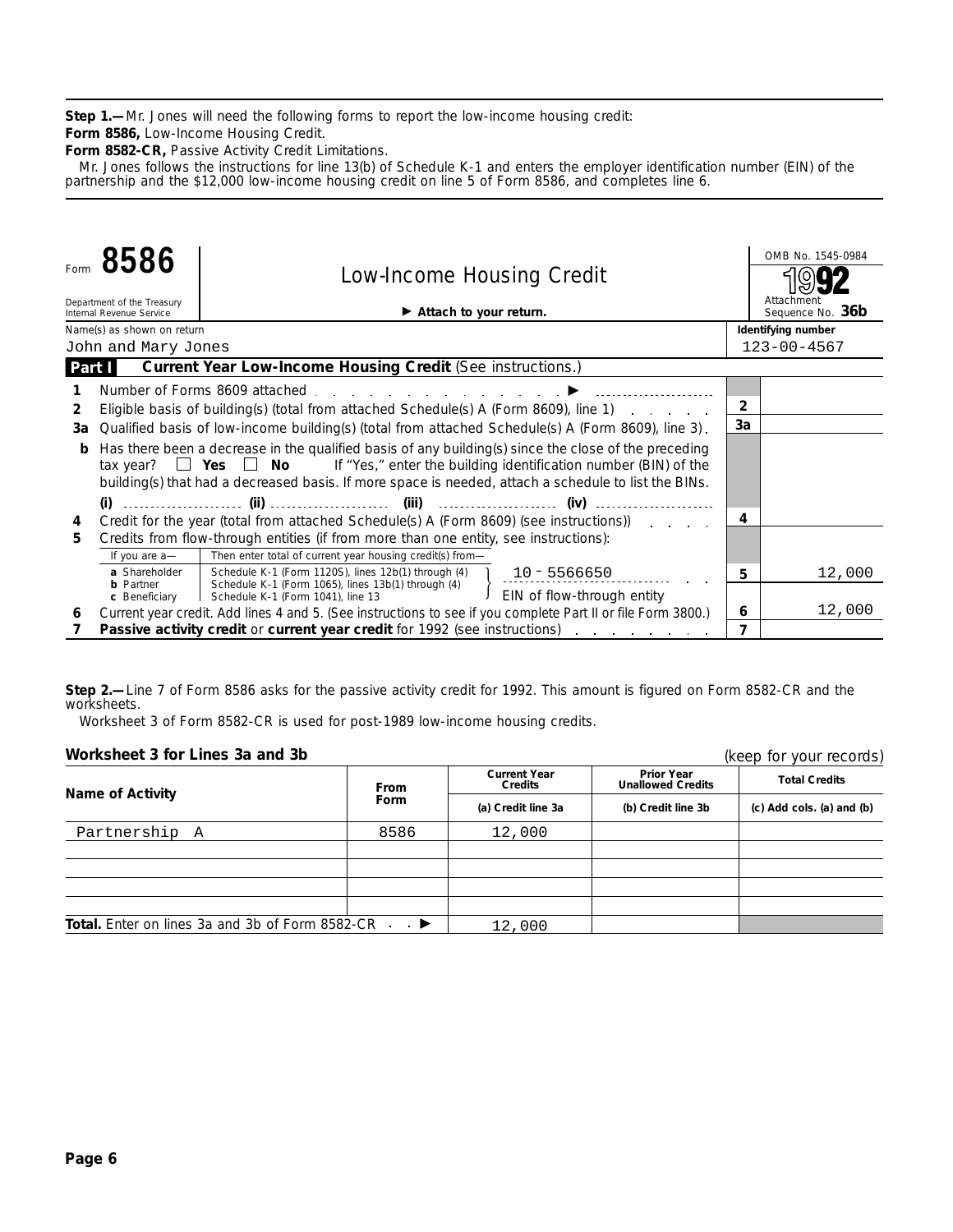Mr. Jones follows the instructions for Worksheet 3 and enters the total credits from column (a) of that worksheet on line 3a of Form 8582-CR. He enters the total credits on line 3c and completes lines 5 through 7 of the form. Mr. Jones can skip Parts II and III and go to Part IV because the only credit he has is from a post-1989 low-income housing rental real estate activity. He must also complete the worksheet for line 35 in the instructions to get the amount to enter on line 35 of the form.

|    | Form 8582-CR                                           | <b>Passive Activity Credit Limitations</b>                                                                                                                                                                                                                |                | OMB No. 1545-1034              |                |                   |
|----|--------------------------------------------------------|-----------------------------------------------------------------------------------------------------------------------------------------------------------------------------------------------------------------------------------------------------------|----------------|--------------------------------|----------------|-------------------|
|    |                                                        | $\blacktriangleright$ See separate instructions.                                                                                                                                                                                                          |                |                                |                |                   |
|    | Department of the Treasury<br>Internal Revenue Service | $\blacktriangleright$ Attach to Form 1040 or 1041.                                                                                                                                                                                                        |                | Attachment<br>Sequence No. 88a |                |                   |
|    | Name(s) shown on return                                |                                                                                                                                                                                                                                                           |                | Identifying number             |                |                   |
|    | John and Mary Jones                                    |                                                                                                                                                                                                                                                           |                |                                |                | $123 - 00 - 4567$ |
|    |                                                        | <b>Part 1992 Passive Activity Credits</b><br>Caution: If you have credits from a publicly traded partnership, see Publicly Traded Partnerships (PTPs) on page 14<br>of the instructions.                                                                  |                |                                |                |                   |
|    | page 9.)                                               | Credits From Rental Real Estate Activities With Active Participation (Other Than Rehabilitation<br>Credits and Low-Income Housing Credits) (See the instructions for lines 1a through 1c on                                                               |                |                                |                |                   |
|    |                                                        | 1a Credits from Worksheet 1, column (a)                                                                                                                                                                                                                   | 1a             |                                |                |                   |
|    |                                                        | <b>b</b> Prior year unallowed credits from Worksheet 1, column (b)                                                                                                                                                                                        | 1b             |                                |                |                   |
|    |                                                        |                                                                                                                                                                                                                                                           |                |                                | 1c             |                   |
|    |                                                        | Rehabilitation Credits from Rental Real Estate Activities and Low-Income Housing Credits for<br>Property Placed in Service Before 1990 (or From Pass-Through Interests Acquired Before 1990)<br>(See the instructions for lines 2a through 2c on page 9.) |                |                                |                |                   |
|    |                                                        | 2a Credits from Worksheet 2, column (a)                                                                                                                                                                                                                   | 2a             |                                |                |                   |
|    |                                                        | <b>b</b> Prior year unallowed credits from Worksheet 2, column (b)                                                                                                                                                                                        | 2b.            |                                |                |                   |
|    |                                                        |                                                                                                                                                                                                                                                           |                |                                | 2с             |                   |
|    | lines 3a through 3c on page 9.)                        | Low-Income Housing Credits for Property Placed in Service After 1989 (See the instructions for                                                                                                                                                            |                |                                |                |                   |
|    |                                                        | 3a Credits from Worksheet 3, column (a)                                                                                                                                                                                                                   | 3a             | 12,000                         |                |                   |
|    |                                                        | <b>b</b> Prior year unallowed credits from Worksheet 3, column (b)                                                                                                                                                                                        | 3 <sub>b</sub> |                                |                | 12,000            |
|    |                                                        | All Other Passive Activity Credits (See the instructions for lines 4a through 4c on page 9.)                                                                                                                                                              |                |                                | 3c             |                   |
|    |                                                        | 4a Credits from Worksheet 4, column (a)                                                                                                                                                                                                                   | 4a             |                                |                |                   |
|    |                                                        | <b>b</b> Prior year unallowed credits from Worksheet 4, column (b)                                                                                                                                                                                        | 4b             |                                |                |                   |
|    |                                                        |                                                                                                                                                                                                                                                           |                |                                | 4c             |                   |
| 5. |                                                        |                                                                                                                                                                                                                                                           |                |                                | 5              | 12,000            |
|    |                                                        | Enter the tax attributable to net passive income (see instructions)                                                                                                                                                                                       |                |                                | 6              | $-0-$             |
|    |                                                        | Subtract line 6 from line 5. If line 6 is more than or equal to line 5, enter -0- and see the instructions                                                                                                                                                |                |                                | $\overline{7}$ | 12,000            |
|    |                                                        |                                                                                                                                                                                                                                                           |                |                                |                |                   |
|    | Part IV                                                | Special Allowance for Low-Income Housing Credits for Property Placed in Service After 1989<br>Note: Complete Part IV if you have an amount on line 3c. Otherwise, go to Part V.                                                                           |                |                                |                |                   |
| 31 |                                                        | Enter the amount from line 19 if you completed Part III. Otherwise, subtract line 16 from line 7                                                                                                                                                          |                |                                | 31             | 12,000            |
| 32 | Enter the amount from line 30                          | the contract of the contract of the contract of the contract of the contract of                                                                                                                                                                           |                |                                | 32             | $-0-$             |
| 33 |                                                        | Subtract line 32 from line 31. If zero, enter -0- here and on line 36                                                                                                                                                                                     |                |                                | 33             | 12,000            |
| 34 |                                                        |                                                                                                                                                                                                                                                           |                |                                | 34             | 12,000            |
| 35 |                                                        | Tax attributable to the remaining special allowance (see instructions)                                                                                                                                                                                    |                |                                | 35             | 7,750             |
|    |                                                        |                                                                                                                                                                                                                                                           |                |                                | 36             | 7,750             |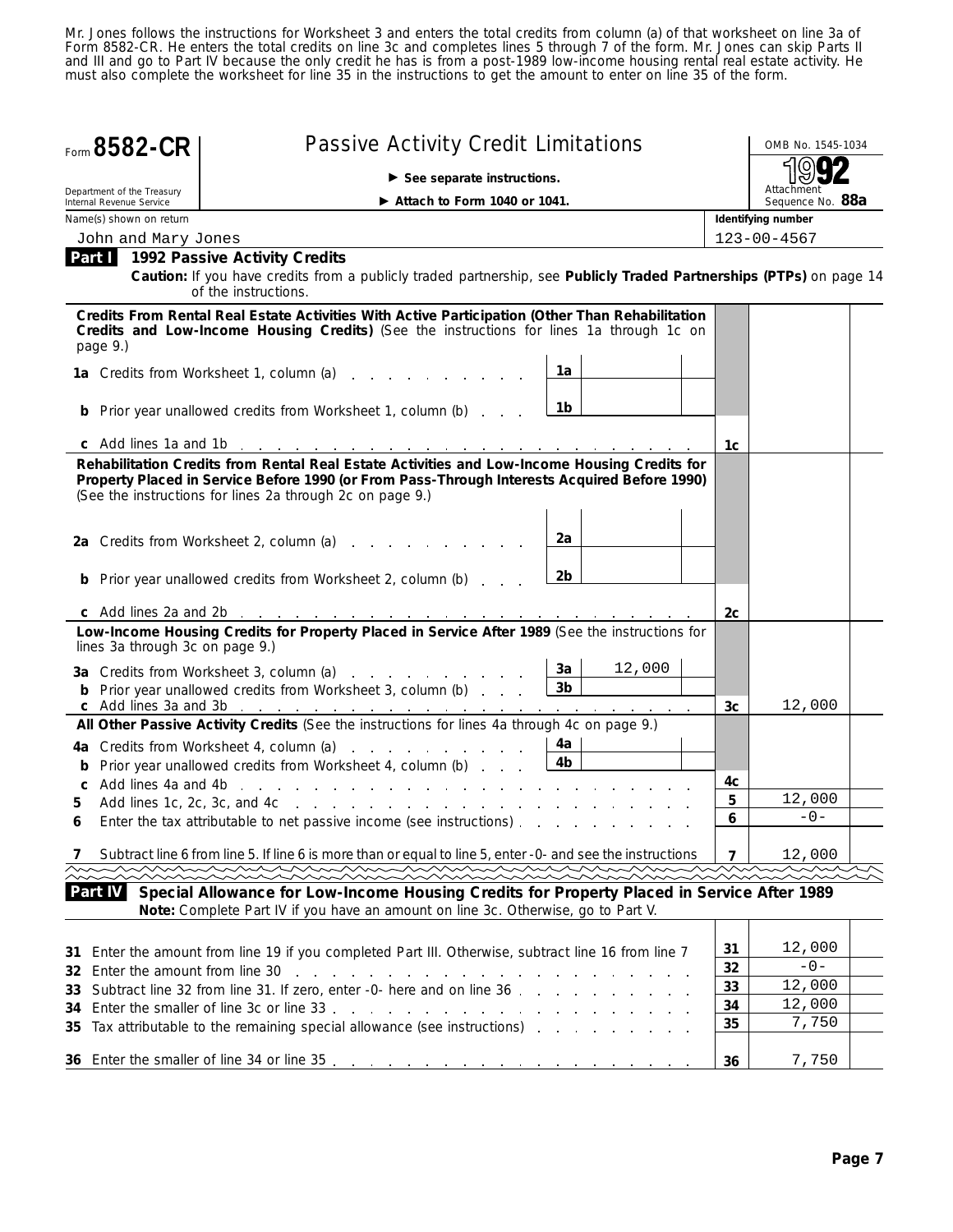**Line 35 computation:**

**Line 35.—**Figure the tax attributable to the remaining special allowance as follows:

| 305,000<br>A. Taxable income                                                                                                                                           |
|------------------------------------------------------------------------------------------------------------------------------------------------------------------------|
| <b>B.</b> Tax on line A. Use tax table, tax rate schedules, or<br>87,301<br>Schedule D, whichever applies                                                              |
| <b>C.</b> Enter \$25,000 (\$12,500 if married filing<br>separate return and you and your<br>spouse lived apart at all times during<br>25,000<br>the year) in the year. |
| <b>D.</b> Enter amount from line 9 of Form 8582,<br>if any<br>and the company of the company of the                                                                    |
| 25,000<br><b>E.</b> Subtract line D from line C                                                                                                                        |
| 280,000<br><b>F.</b> Subtract line E from line A.                                                                                                                      |

| G. Tax on line F. Use tax table, tax rate schedules, or<br>Schedule D, whichever applies _                                                                                                                                                                                        | 79,551 |
|-----------------------------------------------------------------------------------------------------------------------------------------------------------------------------------------------------------------------------------------------------------------------------------|--------|
| <b>H.</b> Subtract line G from line B $\frac{7,750}{\sqrt{25}}$                                                                                                                                                                                                                   |        |
| I. Add lines 16 and 30 of Form 8582-CR and enter<br>the total in the second in the total in the second in the second in the second in the second in the second in the second in the second in the second in the second in the second in the second in the second in the second in | $-0-$  |
| J. Subtract line I from line H. Tax attributable to the<br>remaining special allowance. Enter the result on<br>line 35 of Form 8582-CR                                                                                                                                            | 7,750  |

**Note:** *When using taxable income in the above computation, it is not necessary to refigure items that are based on a percentage of adjusted gross income.*

Mr. Jones completes Part V of Form 8582-CR:

#### **Passive Activity Credit Allowed Part V**

**37 Passive Activity Credit Allowed.** Add lines 6, 16, 30, and 36. If you have any credits from a publicly traded partnership, see **Publicly Traded Partnerships (PTPs)** on page 14 of the **instructions. 37 Note:** *Use Worksheets 5 through 9, whichever apply, to allocate the allowed and unallowed credits if you have credits from more than one passive activity. Also use the worksheets if you must allocate the credits because they are reported on different forms.*



**Step 3.—**After completing Form 8582-CR, Mr. Jones determines his allowed and unallowed credit. Because he has only one type of credit from a single passive activity, he does not need to complete Worksheets 5 through 9. His allowed low-income housing credit for 1992 is the amount on line 37, or \$7,750. His unallowed credit of \$4,250 is determined by subtracting the allowed credit on line 37 from the total credit on line 5 (\$12,000 – \$7,750).

**Step 4.—**Mr. Jones enters the allowed passive activity credit of \$7,750 on line 7 of Form 8586 and completes Part II of that form according to the instructions for Form 8586. The unallowed credit of \$4,250 is carried forward and used to figure the passive activity credit allowed for 1993.

|        | 8586<br>Department of the Treasury<br>Internal Revenue Service | <b>Low-Income Housing Credit</b><br>$\blacktriangleright$ Attach to your return.                                                                                                                                                                                                                        |                | OMB No. 1545-0984<br>Attachment<br>Sequence No. 36b |
|--------|----------------------------------------------------------------|---------------------------------------------------------------------------------------------------------------------------------------------------------------------------------------------------------------------------------------------------------------------------------------------------------|----------------|-----------------------------------------------------|
|        | Name(s) as shown on return                                     |                                                                                                                                                                                                                                                                                                         |                | Identifying number                                  |
|        | John and Mary Jones                                            |                                                                                                                                                                                                                                                                                                         |                | $123 - 00 - 4567$                                   |
| Part I |                                                                | <b>Current Year Low-Income Housing Credit (See instructions.)</b>                                                                                                                                                                                                                                       |                |                                                     |
|        |                                                                | Number of Forms 8609 attached entitled and the state of Forms 8609 attached and the state of the state of the                                                                                                                                                                                           |                |                                                     |
| 2      |                                                                | Eligible basis of building(s) (total from attached Schedule(s) A (Form 8609), line 1)<br>and a strategic and                                                                                                                                                                                            | $\overline{2}$ |                                                     |
| 3a     |                                                                | Qualified basis of low-income building(s) (total from attached Schedule(s) A (Form 8609), line 3).                                                                                                                                                                                                      | 3a             |                                                     |
| b      | tax year?                                                      | Has there been a decrease in the qualified basis of any building(s) since the close of the preceding<br>$\Box$ Yes $\Box$ No<br>If "Yes," enter the building identification number (BIN) of the<br>building(s) that had a decreased basis. If more space is needed, attach a schedule to list the BINs. |                |                                                     |
|        |                                                                |                                                                                                                                                                                                                                                                                                         |                |                                                     |
| 4      |                                                                | Credit for the year (total from attached Schedule(s) A (Form 8609) (see instructions) $\ldots$                                                                                                                                                                                                          | 4              |                                                     |
| 5.     |                                                                | Credits from flow-through entities (if from more than one entity, see instructions):                                                                                                                                                                                                                    |                |                                                     |
|        | If you are a-                                                  | Then enter total of current year housing credit(s) from-                                                                                                                                                                                                                                                |                |                                                     |
|        | a Shareholder<br><b>b</b> Partner                              | Schedule K-1 (Form 1120S), lines 12b(1) through (4)<br>$10 - 5566650$<br>Schedule K-1 (Form 1065), lines 13b(1) through (4)                                                                                                                                                                             | 5              | 12,000                                              |
|        | c Beneficiary                                                  | EIN of flow-through entity<br>Schedule K-1 (Form 1041), line 13                                                                                                                                                                                                                                         |                |                                                     |
| 6      |                                                                | Current year credit. Add lines 4 and 5. (See instructions to see if you complete Part II or file Form 3800.)                                                                                                                                                                                            | 6              | 12,000                                              |
|        |                                                                | Passive activity credit or current year credit for 1992 (see instructions)<br>and the company of the company of                                                                                                                                                                                         |                | 7,750                                               |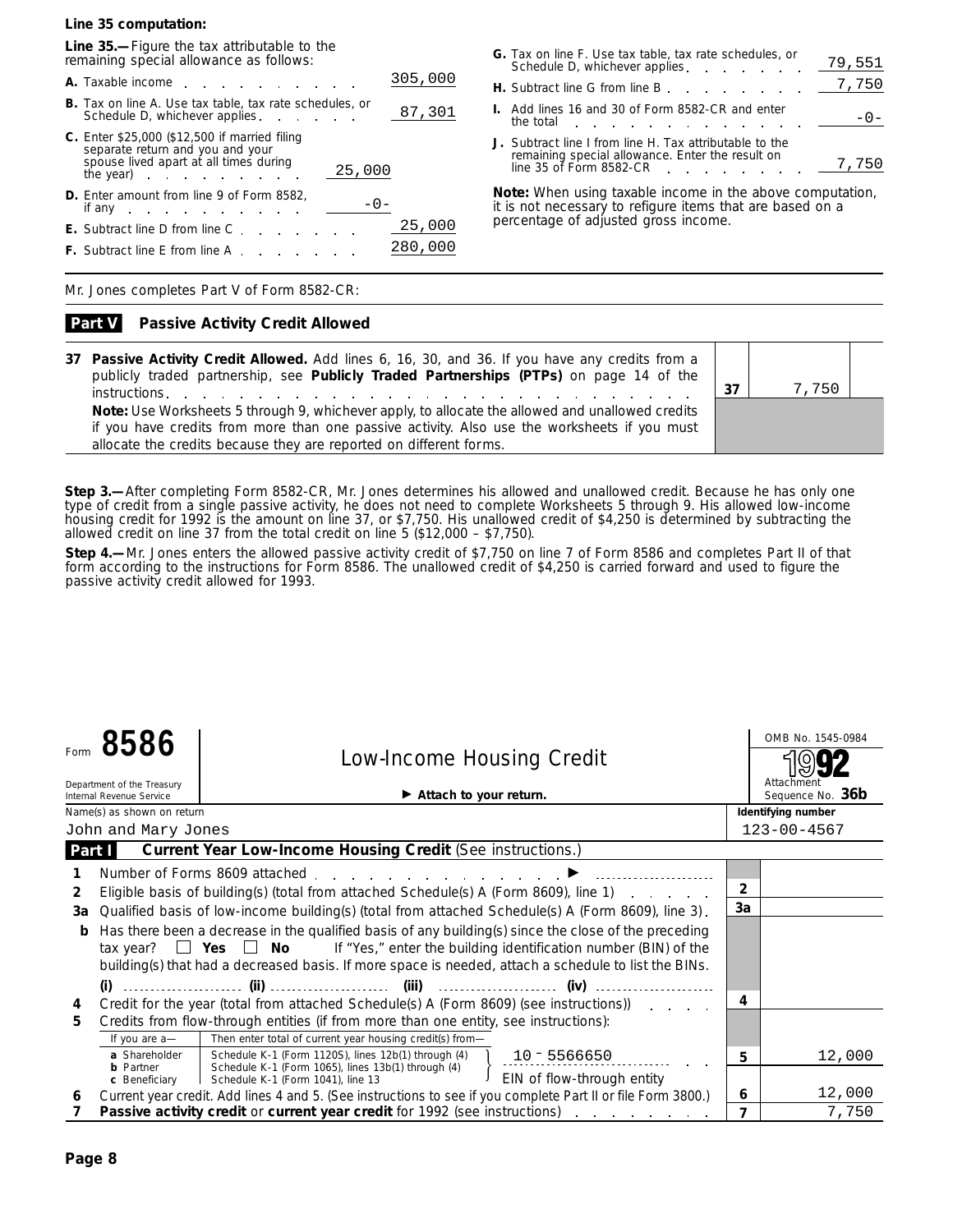# **Specific Instructions**

# **Part I**

#### **Current Year Credits**

Convert any current year qualified expenditures into credits before beginning Worksheet 1, 2, 3, or 4.

**Form 3800, General Business Credit.—** Enter the credits from line 2 of Form 3800 in Worksheet 1, 2, 3, or 4. If the credits are from more than one activity or more than one type of credit, separate the credits by activity or type before making entries in the worksheets. For example, if you have a low-income housing credit from one activity and a research credit from a different activity, enter the low-income housing credit in column (a) of Worksheet 2 and make a separate entry for the research credit in column (a) of Worksheet 4. Any prior year unallowed credits would be entered in column (b) of the appropriate worksheet. Make a separate line entry for a prior year unallowed credit if it is from a different activity or if it is a different type of credit.

**Form 6765, Credit for Increasing Research Activities (or for claiming the orphan drug credit).—**Complete Part I if you have an orphan drug credit. Enter the passive credit from line 4 in column (a) of Worksheet 4.

**Form 8586, Low-Income Housing Credit.—**If you are not required to file Form 3800, enter in column (a) of Worksheet 2 or 3 the credit from line 6 of Form 8586.

**Form 8834, Qualified Electric Vehicle Credit.—**Enter the passive activity credit from Form 8834 on Worksheet 1 or 4. If the credits are from more than one activity, separate the credits by activity before making entries in the worksheet.

**Credit for Fuel Produced from a Nonconventional Source.—**Figure your credit from passive activities for fuel produced from a nonconventional source and enter the credit in column (a) of Worksheet 4.

See section 29 for more information on the credit for fuel produced from a nonconventional source.

#### **Prior Year Unallowed Credits**

In computing this year's passive activity credit, you must take into account any credits from passive activities disallowed for prior years and carried forward to this year.

If you had only one type of prior year unallowed credit from a single passive activity, you can figure your prior year unallowed credit by subtracting line 37 of your 1991 Form 8582-CR from line 5 of your 1991 Form 8582-CR. Otherwise, your prior year unallowed credits are the amounts shown in column (b) of Worksheet 9 in the 1991 Instructions for

Form 8582-CR. Enter the prior year unallowed credits in column (b) of Worksheet 1, 2, 3, or 4, whichever apply.

#### **1992 Passive Activity Credits**

**Lines 1a through 1c.—**Individuals and qualifying estates that actively participated in rental real estate activities (other than rental real estate activities with rehabilitation credits or low-income housing credits) should include the credits from these activities on lines 1a through 1c. Use Worksheet 1 to figure the amounts to enter on lines 1a and 1b.

See **Special Allowance for Credits From Rental Real Estate Activities** on page 3.

**Caution:** *Include the credits in Worksheet 4 and on lines 4a and 4b, but not on lines 1a and 1b, if you were married filing a separate return and lived with your spouse at any time during the year, even if you actively participated.*

**Caution:** *You may take credits that arose in a prior tax year (other than low-income housing and rehabilitation credits) under the special allowance only if you actively participated in the rental real estate activity for both that prior year and this year. If you did not actively participate for both years, include the credits in Worksheet 4 and on lines 4a and 4b, but not in Worksheet 1 or on lines 1a and 1b.*

**Lines 2a through 2c.—**Individuals, including limited partners, and qualifying estates who had rehabilitation credits from rental real estate activities or low-income housing credits for property placed in service before 1990 should include the credits from those activities on lines 2a and 2b.

However, if you have low-income housing credits for property placed in service after 1989, include those credits on lines 3a and 3b instead of lines 2a and 2b. If you held an indirect interest in the property through a partnership, S corporation, or other pass-through entity, use lines 3a and 3b only if you also acquired your interest in the pass-through entity after 1989.

**Caution:** *Include the credits in Worksheet 4 and on lines 4a and 4b, but not on lines 2a, 2b, 3a, and 3b, if you were married filing a separate return and lived with your spouse at any time during the year.*

**Lines 3a through 3c.—**Individuals, including limited partners, and qualifying estates who had low-income housing credits from rental real estate activities for property placed in service after 1989, include those credits on lines 3a through 3c instead of lines 2a through 2c. If you held an indirect interest in the property through a partnership, S corporation, or other pass-through entity, use lines 3a through 3c only if you also acquired your interest in the pass-through entity after 1989.

**Lines 4a through 4c.—**Individuals should include on lines 4a through 4c credits from passive activities that were not entered on lines 1a through 1c, lines 2a through 2c, or lines 3a through 3c. Trusts should include credits from **ALL** passive activities on lines 4a through 4c.

**Line 6.—**If line 3 of **Form 8582,** Passive Activity Loss Limitations, shows net income, or if you did not complete Form 8582 because you had net passive income, you will have to compute the tax attributable to the net passive income. If you have an overall loss on an entire disposition of your interest in a passive activity, be sure to reduce net passive income, if any, on line 3 of Form 8582 to the extent of the loss (but not below zero) and use only the remaining net passive income in the computation below. If you had a net passive activity loss, enter zero on line 6 and go on to line 7.

Compute the tax attributable to net passive income as follows:

- **A.** Taxable income including net
- passive income **B.** Tax on line A. Use tax table, tax rate schedules, or Schedule D, whichever
- applies **C.** Taxable income without net passive income
- **D.** Tax on line C. Use tax table, tax rate schedules, or Schedule D, whichever applies.
- **E.** Subtract line D from line B and enter the result on line 6 of Form 8582-CR

**Note:** *When using taxable income in the above computation, it is not necessary to refigure items that are based on a percentage of adjusted gross income.*

**Line 7.—**If line 7 is zero because the tax attributable to net passive income on line 6 is greater than your credits from passive activities on line 5, all of your credits from passive activities are allowed. In this case, enter the amount from line 5 on line 37 and report the credits on the form you normally use. Do not complete Worksheets 5 through 9.

# **Part II**

**Line 9.—**Married persons filing separate returns who lived apart at all times during the year should enter \$75,000 on line 9 instead of \$150,000. Married persons filing separate returns who lived together at any time during the year are not eligible to complete Part II.

**Line 10.—**To figure modified adjusted gross income for this line, combine all of the amounts you would enter if you were figuring adjusted gross income for your tax return except do not take into account:

- Any passive activity loss,
- Any taxable social security or equivalent railroad retirement benefits,

● Any deductible contributions to an IRA or certain other qualified retirement plans under section 219,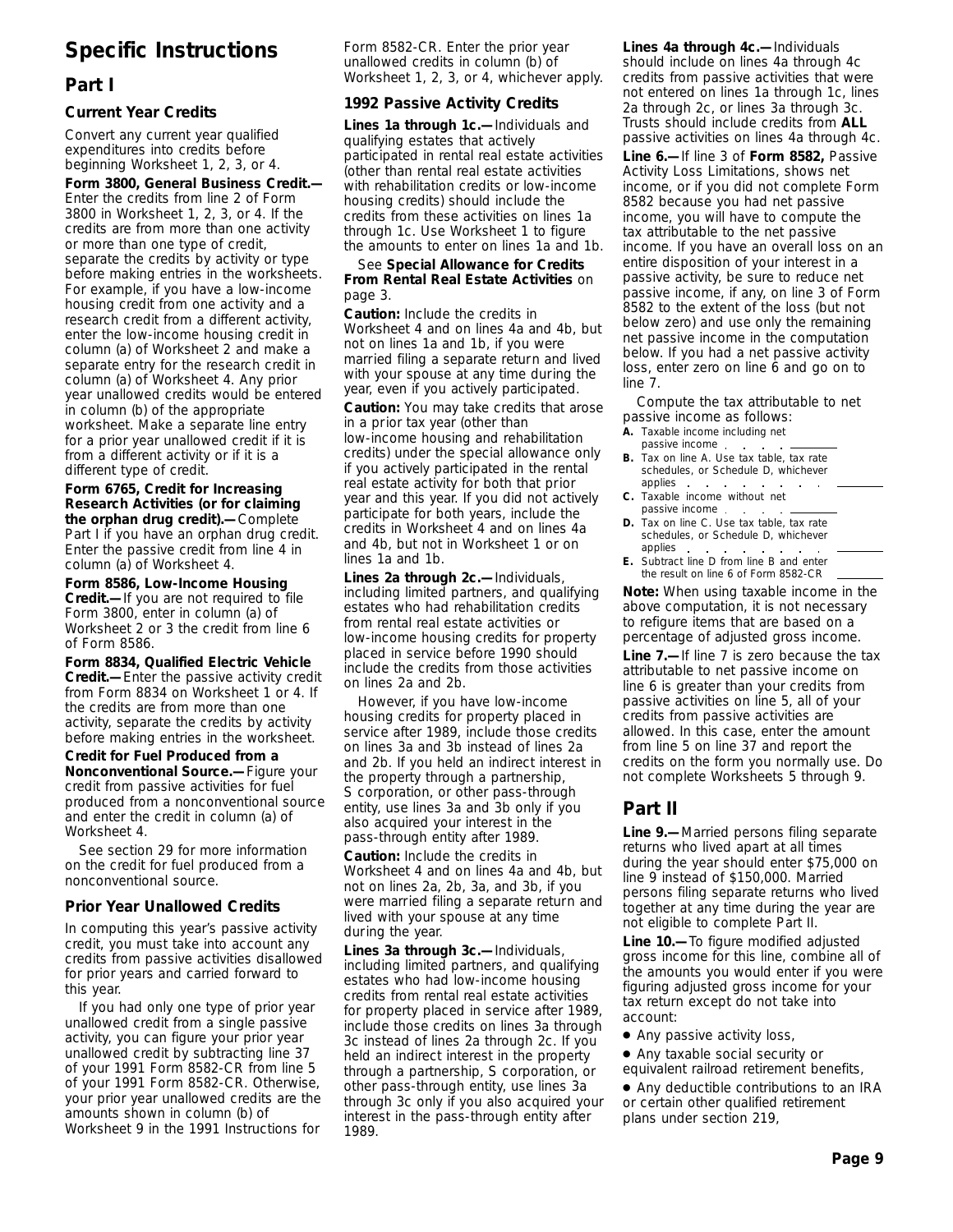● The deduction allowed under section 164(f) for one-half of self-employment taxes, or

● The exclusion from income of interest from series EE U.S. savings bonds used to pay higher education expenses.

An overall loss from an entire disposition of an interest in a passive activity is taken into account when figuring modified adjusted gross income if you do not have any net income after combining net income and losses from all other passive activities (i.e., line 3 of Form 8582 is a loss or zero). If you do have net income when you combine all of the net losses and net income from all other passive activities, the overall loss from the activity disposed of is passive to the extent of the net income and nonpassive to the extent that it

exceeds the net income. Take into account the nonpassive portion of the loss when figuring modified adjusted gross income.

Include any overall net income from passive activities from publicly traded partnerships, any net income from significant participation passive activities, and any other net passive income treated as nonpassive income under Temporary Regulations section 1.469-2T(f) or Regulations section 1.469-2(f).

**Line 12.—**Do not enter more than \$12,500 on line 12 if you are married filing a separate return and you and your spouse lived apart at all times during the year. Married persons filing separate returns who lived together at any time

during the year are not eligible to complete Part II.

**Line 15.—**Figure the tax attributable to the amount on line 14 as follows:

- **A.** Taxable income
- **B.** Tax on line A. Use tax table, tax rate schedules, or Schedule D, whichever applies
- **C.** Enter amount from line A above
- **D.** Enter amount from line 14 of Form 8582-CR
- **E.** Subtract line D from line C
- **F.** Tax on line E. Use tax table, tax rate schedules, or Schedule D, whichever applies
- **G.** Subtract line F from line B and enter the result on line 15 of Form 8582-CR

**Note:** *When using taxable income in the above computation, it is not necessary to recompute items that are based on a percentage of adjusted gross income.*

**Lines 1a and 1b.—**Use Worksheet 1 to figure the amounts to enter on lines 1a and 1b. Line 1a is used for credits from rental real estate activities with active participation for the current year and line 1b is used for prior year unallowed credits from rental real estate activities with active participation in both the prior year in which the credit arose and the current year. See instructions for **Special Allowance for Credits From Rental Real Estate Activities** on page 3 for a definition of active participation.

After you complete the worksheet below, enter the totals of columns (a) and (b) on the corresponding lines of Form 8582-CR and then complete line 1c.

**Note:** *Rehabilitation credits from rental real estate activities and low-income housing credits should be entered in Worksheet 2 or 3, whichever applies, even if you actively participated in the activity.*

#### **Worksheet 1 for Lines 1a and 1b** (keep for your records)

|                                                   | <b>From</b>    | <b>Current Year</b><br>Credits | <b>Prior Year</b><br><b>Unallowed Credits</b> | <b>Total Credits</b><br>(c) Add cols. (a) and (b) |  |
|---------------------------------------------------|----------------|--------------------------------|-----------------------------------------------|---------------------------------------------------|--|
| <b>Name of Activity</b>                           | Form           | (a) Credit line 1a             | (b) Credit line 1b                            |                                                   |  |
|                                                   |                |                                |                                               |                                                   |  |
|                                                   |                |                                |                                               |                                                   |  |
|                                                   |                |                                |                                               |                                                   |  |
|                                                   |                |                                |                                               |                                                   |  |
|                                                   |                |                                |                                               |                                                   |  |
| Totals. Enter on lines 1a and 1b of Form 8582-CR. | $\blacksquare$ |                                |                                               |                                                   |  |

Lines 2a and 2b.—Use Worksheet 2 to figure the amounts to enter on lines 2a and 2b. Line 2a is used for rehabilitation credits and low-income housing credits from rental real estate activities for the current year and line 2b is used for prior year unallowed credits from those activities. However, use Worksheet 3 instead of Worksheet 2 if you have any low-income housing credits for property placed in service after 1989. If you held an indirect interest in the property through a partnership, S corporation, or other pass-through entity, use Worksheet 3 only if you also acquired your interest in the pass-through entity after 1989. Use this worksheet if you do not meet both requirements.

After you complete the worksheet below, enter the totals of columns (a) and (b) on the corresponding lines of Form 8582-CR and then complete line 2c.

#### **Worksheet 2 for Lines 2a and 2b** (keep for your records)

| <b>Name of Activity</b>                          | From | <b>Current Year</b><br>Credits | <b>Prior Year</b><br><b>Unallowed Credits</b> | <b>Total Credits</b>      |  |
|--------------------------------------------------|------|--------------------------------|-----------------------------------------------|---------------------------|--|
|                                                  | Form | (a) Credit line 2a             | (b) Credit line 2b                            | (c) Add cols. (a) and (b) |  |
|                                                  |      |                                |                                               |                           |  |
|                                                  |      |                                |                                               |                           |  |
|                                                  |      |                                |                                               |                           |  |
|                                                  |      |                                |                                               |                           |  |
|                                                  |      |                                |                                               |                           |  |
| Totals. Enter on lines 2a and 2b of Form 8582-CR |      |                                |                                               |                           |  |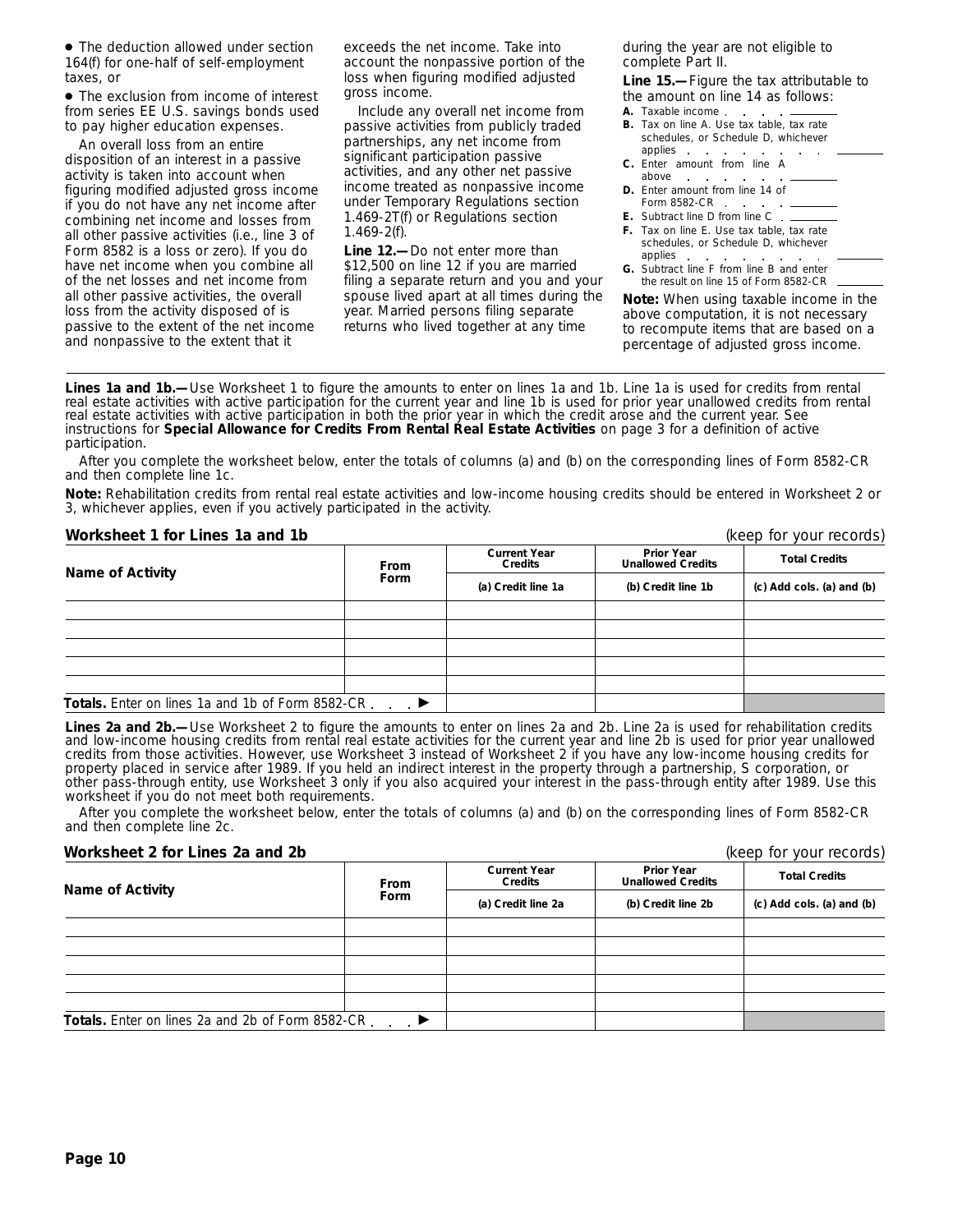**Lines 3a and 3b.—**Use Worksheet 3 to figure the amounts to enter on lines 3a and 3b for low-income housing credits for property placed in service after 1989. If you held an indirect interest in the property through a partnership, S corporation, or other pass-through entity, use Worksheet 3 only if you also acquired your interest in the pass-through entity after 1989. Line 3a is used for the current year credits and line 3b is used for prior year unallowed credits for those activities.

After you complete the worksheet below, enter the totals of columns (a) and (b) on the corresponding lines of Form 8582-CR and then complete line 3c.

#### **Worksheet 3 for Lines 3a and 3b**

|                                                        | From        | <b>Current Year</b><br>Credits | <b>Prior Year</b><br><b>Unallowed Credits</b> | <b>Total Credits</b>      |
|--------------------------------------------------------|-------------|--------------------------------|-----------------------------------------------|---------------------------|
| Name of Activity                                       | <b>Form</b> | (a) Credit line 3a             | (b) Credit line 3b                            | (c) Add cols. (a) and (b) |
|                                                        |             |                                |                                               |                           |
|                                                        |             |                                |                                               |                           |
|                                                        |             |                                |                                               |                           |
|                                                        |             |                                |                                               |                           |
|                                                        |             |                                |                                               |                           |
| <b>Total.</b> Enter on lines 3a and 3b of Form 8582-CR |             |                                |                                               |                           |

Lines 4a and 4b.—Use Worksheet 4 to figure the amounts to enter on lines 4a and 4b. Line 4a is used for credits from all other passive activities for the current year and line 4b is used for prior year unallowed credits from those activities.

After you complete the worksheet below, enter the totals of columns (a) and (b) on the corresponding lines of Form 8582-CR and then complete line 4c of Form 8582-CR.

#### **Worksheet 4 for Lines 4a and 4b** (keep for your records)

**Prior Year Unallowed Credits Current Year CONFIGENT CREAD CONFIGENT CREDITS ISSUE CREDIT CREDIT CREDIT CREDIT CREDIT CREDIT CREDIT CREDIT CREDIT CREDIT CREDIT CREDIT CREDIT CREDIT CREDIT CREDIT CREDIT CREDIT CREDIT CREDIT CREDIT CREDIT CREDIT CREDIT CREDIT CREDIT** Totals. Enter on lines 4a and 4b of Form 8582-CR.  $\overline{\phantom{a}}$ 

## **Part III**

**Line 21.—**Married persons filing separate returns who lived apart at all times during the year should enter \$125,000 on line 21 instead of \$250,000. Married persons filing separate returns who lived together at any time during the year are not eligible to complete Part III.

You can skip lines 21 through 26 if you completed Part II of this form and your modified adjusted gross income on line 10 in Part II was \$100,000 or less (\$50,000 or less if married filing separately and you lived apart from your spouse for the entire year). If this was the case, subtract line 16 from line 15 and enter the result on line 27.

**Line 24.—**Do not enter more than \$12,500 on line 24 if you are married filing a separate return and you and your spouse lived apart at all times during the year. Married persons filing separate returns who lived together at any time during the year are not eligible to complete Part III.

**Line 27.—**Figure the tax attributable to the amount on line 26 as follows:

- **A.** Taxable income
- **B.** Tax on line A. Use tax table, tax rate schedules, or Schedule D, whichever applies  $\sim$
- **C.** Enter amount from line A above
- **D.** Enter amount from line 26 of Form 8582-CR
- **E.** Subtract line D from line C
- **F.** Tax on line E. Use tax table, tax rate schedules, or Schedule D, whichever applies
- **G.** Subtract line F from line B and enter the result on line 27 of Form 8582-CR

**Note:** *When using taxable income in the above computation, it is not necessary to recompute items that are based on a percentage of adjusted gross income.*

# **Part IV**

**Note:** *Married persons filing separate returns who lived together at any time during the year are not eligible to complete Part IV.*

**Line 35.—**Figure the tax attributable to the remaining special allowance as follows:

- **A.** Taxable income
- **B.** Tax on line A. Use tax table, tax rate schedules, or Schedule D, whichever applies **Contract**
- **C.** Enter \$25,000 (\$12,500 if married filing separate return and you and your spouse lived apart at all times during the year). . .
- **D.** Enter amount from line 9 of Form 8582, if any
- **E.** Subtract line D from line C.
- **F.** Subtract line E from line A
- **G.** Tax on line F. Use tax table, tax rate schedules, or Schedule D, whichever applies . .
- **Service Control H.** Subtract line G from line B.
- **I.** Add lines 16 and 30 of Form 8582-CR and enter the total . .
- Subtract line I from line H. Tax attributable to the remaining special allowance. Enter the total on line 35 of Form 8582-CR . . . . .

**Note:** *When using taxable income in the above computation, it is not necessary to refigure items that are based on a percentage of adjusted gross income.*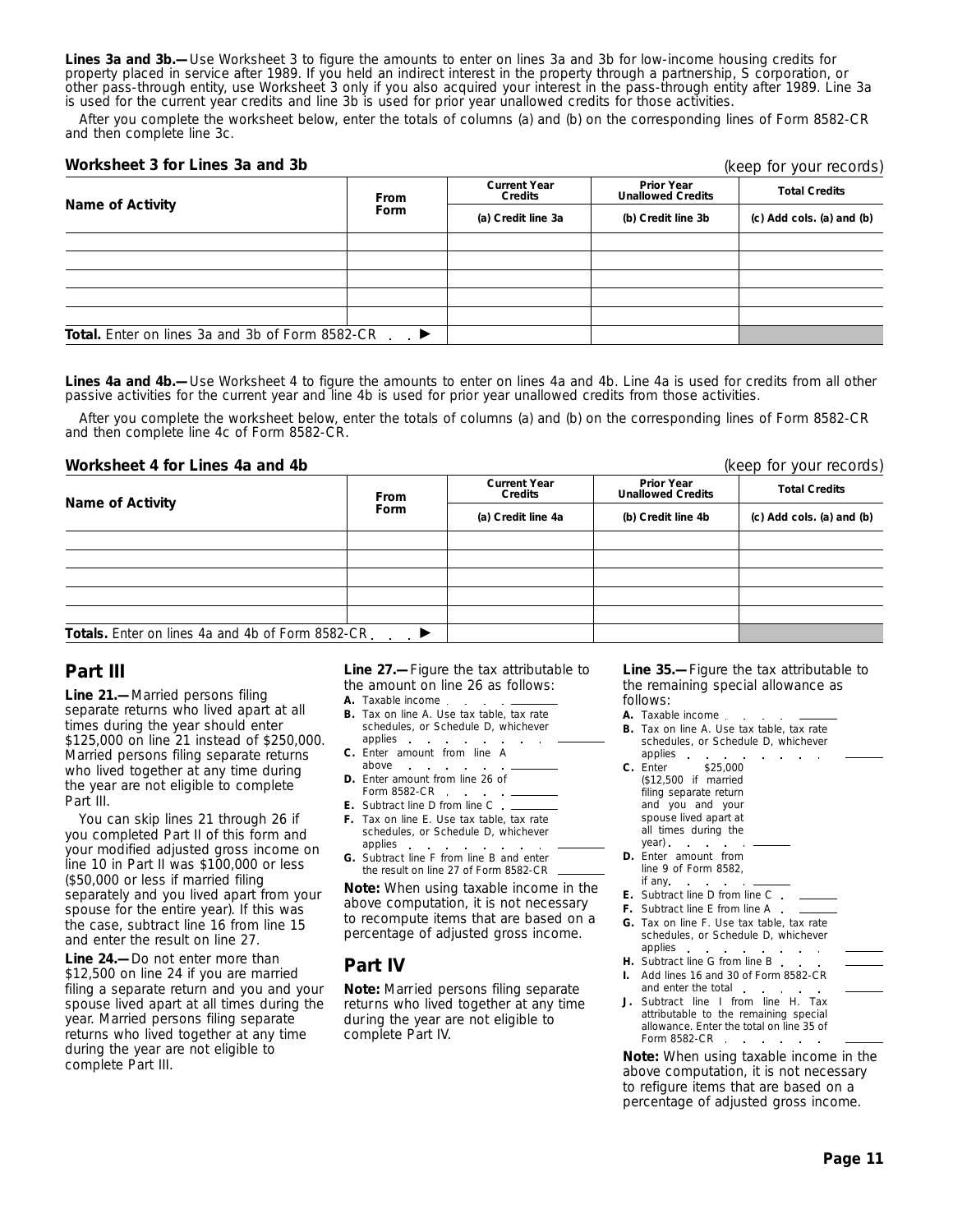#### **Computation of Passive Activity Credit Allowed**

**Line 37.—**If you have only one type of credit, the amount on line 37 is the credit allowed for the year. Enter this

amount on the form where it is normally reported. Your unallowed credit would be line 5 minus line 37.

Use Worksheets 5 through 9, whichever apply, below and on page 13, to allocate the allowed and unallowed credits if you have credits from more than one activity. Also use the

worksheets if you must allocate the credits because they are reported on different forms.

Keep a record of each unallowed credit and the activity to which it belongs so you can claim the credit if it becomes allowable in a future year.

#### **Instructions for Worksheet 5**

Complete Worksheet 5 if you have an amount on line 1c of Form 8582-CR and you have credits from more than one activity. **Column (a).—**Enter the credits from Worksheet 1, column (c), in column (a) of this worksheet.

**Column (b).—**Divide each of the credits shown in column (a) by the total of the credits in column (a) and enter the ratio for each of the activities in column (b). The total of all ratios should equal 1.00.

**Column (c).—**Multiply line 16 of Form 8582-CR by the ratios in column (b) and enter the result in column (c). If the total of this column is the same as the total of column (a), all of the credits for the activities in column (a) of this worksheet are allowed. Report them on the forms you normally report them on and complete Worksheet 6 if you have credits shown in Worksheet 2. Also complete Worksheet 7 or 8 if you have credits shown in Worksheet 3 or 4. If the total of column (a) is more than the total of column (c), complete column (d).

**Column (d).—**Subtract column (c) from column (a) and enter the result in this column. Also enter the name of each activity and the form the credit should be reported on in Worksheet 8 and enter the amount from column (d) of this worksheet in column (a) of Worksheet 8. Also complete Worksheet 6 or 7 if you have credits on line 2c or 3c of Form 8582-CR.

#### **Worksheet 5 for Credits on Line 1a or 1b** (keep for your records)

| <b>Name of Activity</b> | Form To Be<br>Reported on | (a) Credits (See | (b) Ratios<br>(See<br>instructions.) | (c) Special<br>Allowance (See<br>instructions.) | (d) Subtract<br>column (c) from<br>column (a) |
|-------------------------|---------------------------|------------------|--------------------------------------|-------------------------------------------------|-----------------------------------------------|
|                         |                           |                  |                                      |                                                 |                                               |
|                         |                           |                  |                                      |                                                 |                                               |
|                         |                           |                  |                                      |                                                 |                                               |
|                         |                           |                  |                                      |                                                 |                                               |
|                         |                           |                  |                                      |                                                 |                                               |
| Totals                  |                           |                  | 1.00                                 |                                                 |                                               |

#### **Instructions for Worksheet 6**

Complete Worksheet 6 if you have credits on line 2c of Form 8582-CR and you have credits from more than one activity.

**Column (a).—**Enter the credits from Worksheet 2, column (c), in column (a) of this worksheet.

**Column (b).—**Divide each of the individual credits shown in column (a) by the total of all of the credits in column (a) and enter the ratios for each of the activities in column (b). The total of all the ratios should equal 1.00.

**Column (c).—**Multiply line 30 of Form 8582-CR by the ratios in column (b) and enter the result in column (c). If the total of this column is the same as the total of column (a), all of the credits for the activities in column (a) of this worksheet are allowed. Report them on the forms you normally report them on and complete Worksheet 7 or 8 if you have credits shown in Worksheet 3 or 4 or amounts in column (d) of Worksheet 5. If the total of column (a) is more than the total of column (c), complete column (d).

**Column (d).—**Subtract column (c) from column (a) and enter the result in this column. Also enter the name of each activity and the form the credit should be reported on in Worksheet 8 and enter the amount from column (d) of this worksheet in column (a) of Worksheet 8.

#### **Worksheet 6 for Credits on Line 2a or 2b** (keep for your records)

| <u>WOLKSIKULU IUL ULUURS ULLEIIU ZU UL ZD</u> |                           |                                                 |                                      |                                                 | INCONTROL YOUR TOODING                        |
|-----------------------------------------------|---------------------------|-------------------------------------------------|--------------------------------------|-------------------------------------------------|-----------------------------------------------|
| <b>Name of Activity</b>                       | Form To Be<br>Reported on | $\vert$ (a) Credits (See $\vert$ instructions.) | (b) Ratios<br>(See<br>instructions.) | (c) Special<br>Allowance (See<br>instructions.) | (d) Subtract<br>column (c) from<br>column (a) |
|                                               |                           |                                                 |                                      |                                                 |                                               |
|                                               |                           |                                                 |                                      |                                                 |                                               |
|                                               |                           |                                                 |                                      |                                                 |                                               |
|                                               |                           |                                                 |                                      |                                                 |                                               |
|                                               |                           |                                                 |                                      |                                                 |                                               |
| Totals                                        |                           |                                                 | 1.00                                 |                                                 |                                               |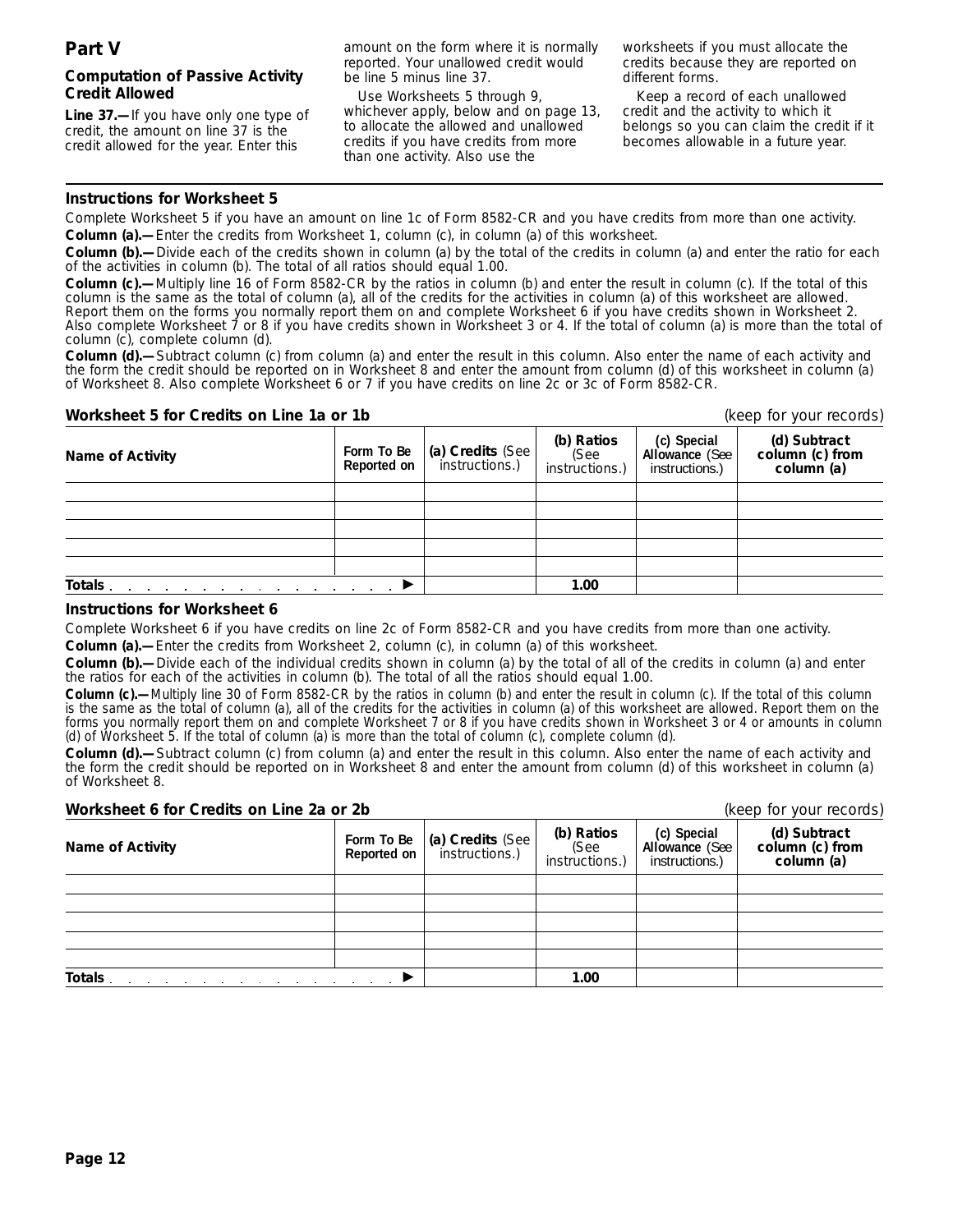#### **Instructions for Worksheet 7**

Complete Worksheet 7 if you have credits on line 3c of Form 8582-CR and you have credits from more than one activity. **Column (a).—**Enter the credits from Worksheet 3, column (c), in column (a) of this worksheet.

**Column (b).—**Divide each of the individual credits shown in column (a) by the total of all of the credits in column (a) and enter the ratios for each of the activities in column (b). The total of all the ratios should equal 1.00.

**Column (c).—**Multiply line 36 of Form 8582-CR by the ratios in column (b) and enter the result in column (c). If the total of this column is the same as the total of column (a), all of the credits for the activities in column (a) of this worksheet are allowed. Report them on the forms you normally report them on and complete Worksheet 8 if you have credits shown in Worksheet 4 or amounts in column (d) of Worksheet 5 or 6. If the total of column (a) is more than the total of column (c), complete column (d). **Column (d).—**Subtract column (c) from column (a) and enter the result in this column. Also enter the name of each activity and the form the credit should be reported on in Worksheet 8 and enter the amount from column (d) of this worksheet in column (a) of Worksheet 8.

#### **Worksheet 7 for Credits on Line 3a or 3b** (keep for your records)

| Name of Activity                                                           | Form To Be<br>Reported on | (a) Credits (See<br>instructions.) | (b) Ratios<br>(See<br>instructions.) | (c) Special<br>Allowance (See<br>instructions.) | (d) Subtract<br>column (c) from<br>column (a) |
|----------------------------------------------------------------------------|---------------------------|------------------------------------|--------------------------------------|-------------------------------------------------|-----------------------------------------------|
|                                                                            |                           |                                    |                                      |                                                 |                                               |
|                                                                            |                           |                                    |                                      |                                                 |                                               |
|                                                                            |                           |                                    |                                      |                                                 |                                               |
|                                                                            |                           |                                    |                                      |                                                 |                                               |
|                                                                            |                           |                                    |                                      |                                                 |                                               |
| Totals.<br>the contract of the contract of the contract of the contract of |                           |                                    | 1.00                                 |                                                 |                                               |

#### **Instructions for Worksheet 8**

Complete Worksheet 8 if you have credits on line 4c of Form 8582-CR from more than one activity or reported on different forms, or you have amounts in column (d) of Worksheets 5, 6, or 7.

**Column (a).—**Enter the amounts, if any, from column (c) of Worksheet 4 and column (d) of Worksheets 5, 6, and 7. **Column (b).—**Divide each of the credits in column (a) by the total of all of the credits in column (a). The total of all the ratios should equal 1.00.

**Column (c).—**Complete the following computation:

**A.** Enter line 5 of Form 8582-CR

**B.** Enter line 37 of Form 8582-CR. . . . . . . .

**C.** Subtract line B from line A

Multiply line C by the ratios in column (b) and enter the results in column (c). Complete Worksheet 9 to determine the credits allowed for 1992.

#### **Worksheet 8—Allocation of Unallowed Credits** (keep for your records)

**(c) Unallowed Credits** (See instructions.) **(b) Ratios** (See instructions.) **(a) Credits** (See instructions.) **Form To Be Name of Activity Totals** © **1.00**

#### **Instructions for Worksheet 9**

**Column (a).—**Enter all of the activities shown in Worksheet 8. The credits entered in column (a) of this worksheet should be the credits shown in column (c) of Worksheets 1, 2, 3, and 4 for the activities listed in Worksheet 8.

**Column (b).—**Enter the amounts from column (c) of Worksheet 8 in this column. These are your **unallowed credits for 1992. Column (c).—**Subtract column (b) from column (a). These are the **credits allowed for 1992.** The amounts in this column should be reported on the forms you normally use to report the credits.

| Worksheet 9-Allowed Credits |  |
|-----------------------------|--|
|                             |  |

| <b>Name of Activity</b>                                                                                                                                                                                                        | Form To Be<br>Reported on | (a) Credits (See<br>instructions.) | (b) Unallowed Credits<br>(See instructions.) | (c) Allowed Credits<br>(See instructions.) |
|--------------------------------------------------------------------------------------------------------------------------------------------------------------------------------------------------------------------------------|---------------------------|------------------------------------|----------------------------------------------|--------------------------------------------|
|                                                                                                                                                                                                                                |                           |                                    |                                              |                                            |
|                                                                                                                                                                                                                                |                           |                                    |                                              |                                            |
|                                                                                                                                                                                                                                |                           |                                    |                                              |                                            |
|                                                                                                                                                                                                                                |                           |                                    |                                              |                                            |
|                                                                                                                                                                                                                                |                           |                                    |                                              |                                            |
| Totals and a series are a series and a series of the series of the series of the series of the series of the series of the series of the series of the series of the series of the series of the series of the series of the s |                           |                                    |                                              |                                            |

(keep for your records)